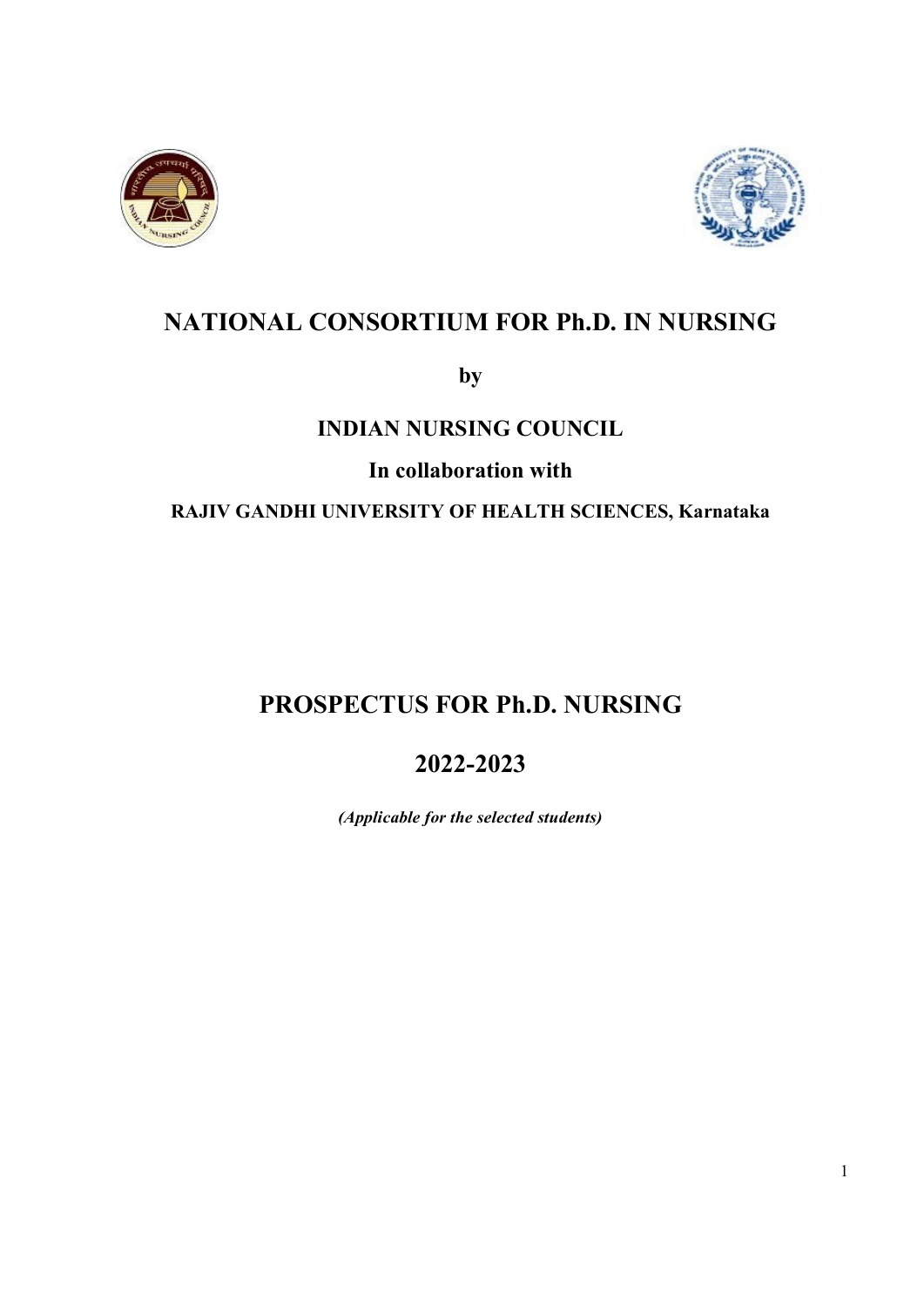### APPLICATION INVITED FOR PH.D. IN NURSING UNDER NATIONAL **CONSORTIUM**

### PREAMBLE

National consortium for Ph.D. in Nursing (hereafter called as Ph.D. Consortium) has been constituted by Indian Nursing Council (INC) in collaboration with Rajiv Gandhi University of Health Sciences, Karnataka, Bangalore, under the Faculty of Nursing to promote doctoral education in various fields of Nursing.

The Ph.D. Consortium programme is governed by the Ordinance issued by RGUHS as per Notification No. UA/SYN/ORD/2003-2004 issued on 13.08.2003.

### NUMBER OF STUDENTS FOR REGISTRATION

- I. Selected Candidates applying for registration shall submit the duly filled Registration form through the recognized Ph.D. study centers within the stipulated time along with the prescribed fee to the Nodal Centre. The candidate shall furnish the information detailed below.
	- a. Qualification and details of previous study and research, if any, and full particulars of the publications to his/her credit in accredited journals. (attested copies to be furnished)
	- b. Name and address of the recognized Guide/Co-Guide under whom the candidate proposes to carry out research.
	- c. Name of the department and institution where the candidate proposes to work and to conduct research.
	- d. Title and synopsis of the proposed research work.
- II. Candidates in service shall forward application along with the consent of the guide with name, signature & seal and a No objection Certificate from the Head of the Department and Head of the Institution where the candidate is working. (Place of work) while submitting the application alongwith the documents mentioned under schedule for the candidates.
- III. All applications received by the Nodal Centre on or before the stipulated time and date shall be placed before the Academic Review Committee. The Committee shall examine the applications and after screening process shall recommend University for provisional registration within three months from the last date notified for the receipt of applications.

Provisional registration shall be effective from the date mentioned as the last date for payment of prescribed fees in the concerned speciality for the selected candidates fee once paid shall not be refunded.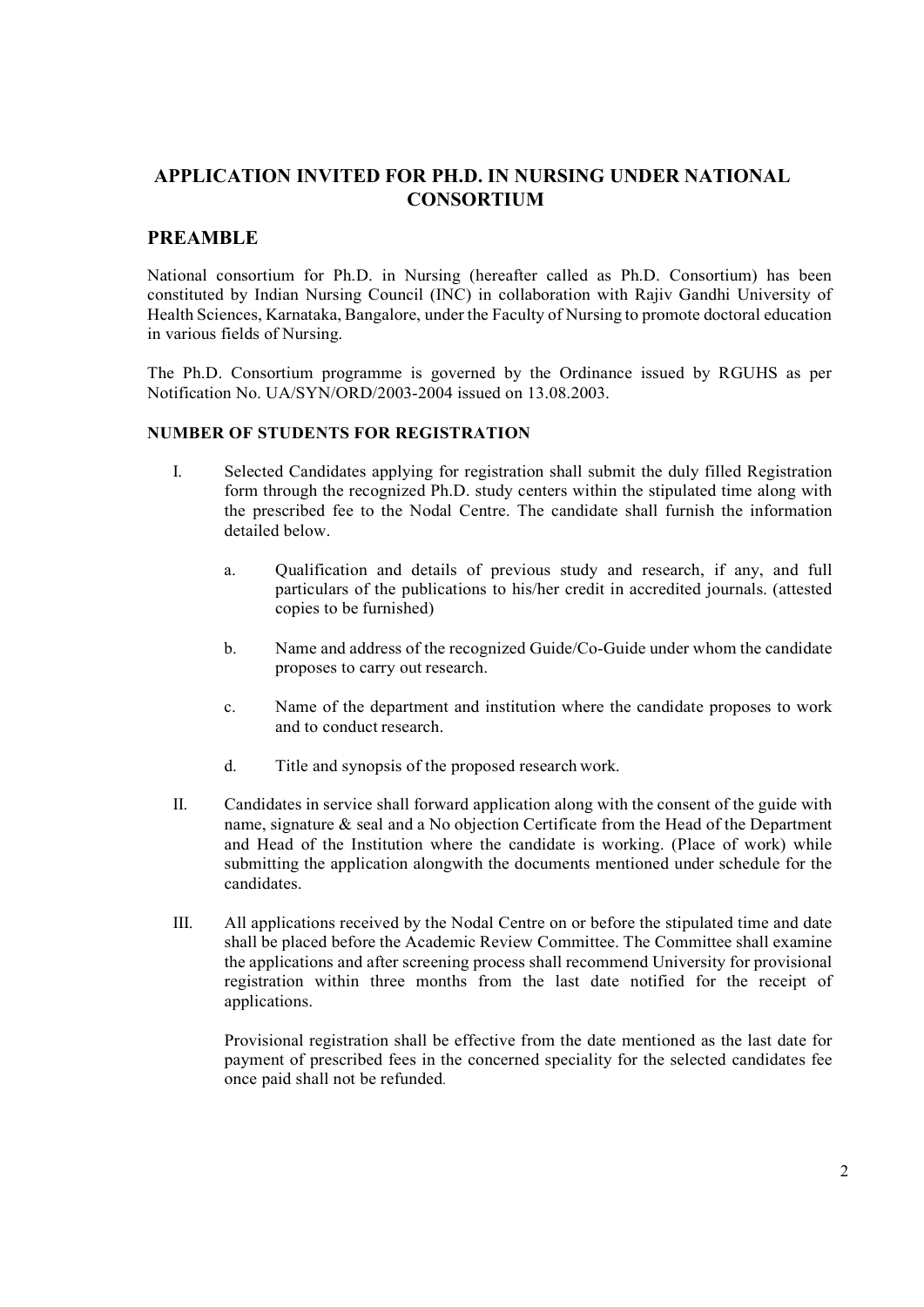- IV. No candidate shall, without previous permission of the Ph.D. Consortium registration committee join any other course of study or appear for any other examination conducted by the University or by any other University during the period of registration.
- V. With prior permission from National Consortium, candidate can change place of work.

### ACADEMIC REVIEW COMMITTEE

The Academic Review Committee will consist of (i) Dean of the Faculty of Nursing of RGUHS (ii) Selected Consortium Members, (iii) one subject expert. (iv) Director  $(R & D)$  of RGUHS.

### DURATION

A candidate can register for Ph.D. course on part time basis.

- i. A candidate should complete research work and submit the thesis to the University within five years from the date of provisional registration.
- ii. Maximum period for submission of thesis will be Seven years from the date of provisional registration subject to the permission from the Ph.D. Registration Committee on the recommendations of the guide and with the approval of the Ph.D. consortium. There will be no provision for further extension of the period.
- iii. Under extraordinary circumstances, affecting a student warranting extension of period after submission of thesis, the student should submit an application to the Registrar (Evaluation) through the guide who will refer the same to the Ph.D. registration Committee for its opinion, which will be submitted to the High Power Committee. The decision of the Vice Chancellor in the matter shall be final.

### PROGRESS REPORT

After provisional registration, every candidate shall submit half yearly progress report regularly through the guide and Head of the institution where study is being carried to the Nodal Centre, National Consortium.

Every such half yearly report shall be submitted for the period from  $1<sup>st</sup>$  January to the end of June & from 1<sup>st</sup> July to the end of December. However, the first report for the fraction of six months period shall be submitted ending either in June or December.

The half yearly progress report shall cover the following aspects:

- a) Progress in the review of literature
- b) New data acquired or theoretical background/techniques developed
- c) Progress/Standardization in research methodology
- d) Discussion of the work done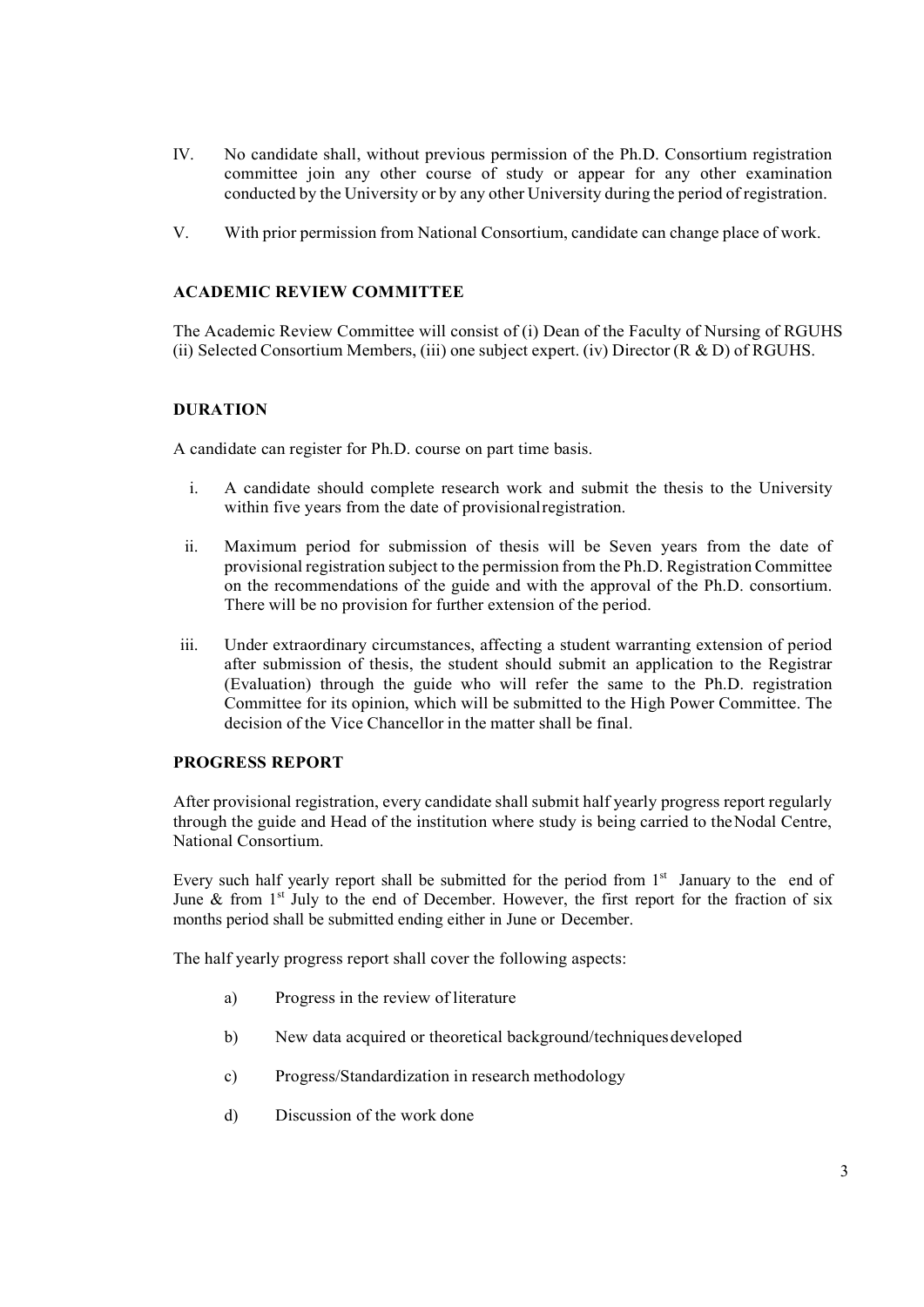If the candidate fails to submit two consecutive half yearly progress reports in time, his/her provisional registration shall stand cancelled.

If two consecutive half yearly progress reports are not satisfactory, the National Consortium may recommend to the University for cancellation of the registration.

### PRE Ph.D. EXAMINATION

The provisional registration of the candidate shall be confirmed only after he/she has passed the pre Ph.D. examination which shall be conducted after the completion of one year from the date of provisional registration of the candidate.

The scheme of Pre Ph.D. examination to be conducted by the National Consortium shall be as follows.

| Sl. No.  | Subject                                                             | <b>Duration</b>          | <b>Marks</b> | <b>Conducted by</b> |
|----------|---------------------------------------------------------------------|--------------------------|--------------|---------------------|
| Paper I  | Research Methodology &<br><b>Applied Statistics</b>                 | 3 hrs                    | 100          | R. G. U. H. S.      |
| Paper II | Nursing Science & Theory<br>Development                             | 3 hrs                    | 100          | R. G. U. H. S.      |
|          | Seminar/Term paper in the area<br>of research (Internal assessment) | $\overline{\phantom{a}}$ | 100          | National Consortium |
|          | Viva Voce (Proposal defense)*                                       |                          | 100          | National Consortium |

 $*$  > = 60% of marks will be considered as pass

Note: 70% attendance is compulsory for contact hours. If the student does not have 70%, he/she will not allowed to appear for the examination, however they have to make up forthe same next academic year.

The syllabi for both the papers shall be as prescribed by the Indian Nursing Council.

### PROCEDURE FOR PRE PH.D EXAMINATION

- a) The Ph.D. Consortium Core Committee shall prepare a panel of both external & internal examiners and will constitute the Board of Examiners for the conduct of the Pre Ph.D. examination.
- b) The Board of Examiners for the Pre Ph.D. examination consists of the following:
	- 1. There shall be double valuation of the answer scripts of Paper I and Paper II by the same examiners who have set the question papers. The marks list shall be sent by the examiners directly to the Nodal Centre and forwarded to Registrar (Evaluation) through Research & Development coordinator.
	- 2. If the difference of the marks in valuation between the two examiners exceeds 15% of the concerned answer scripts, the same will be valued by the third examiner. The marks awarded by the third examiner shall be sent to the Nodal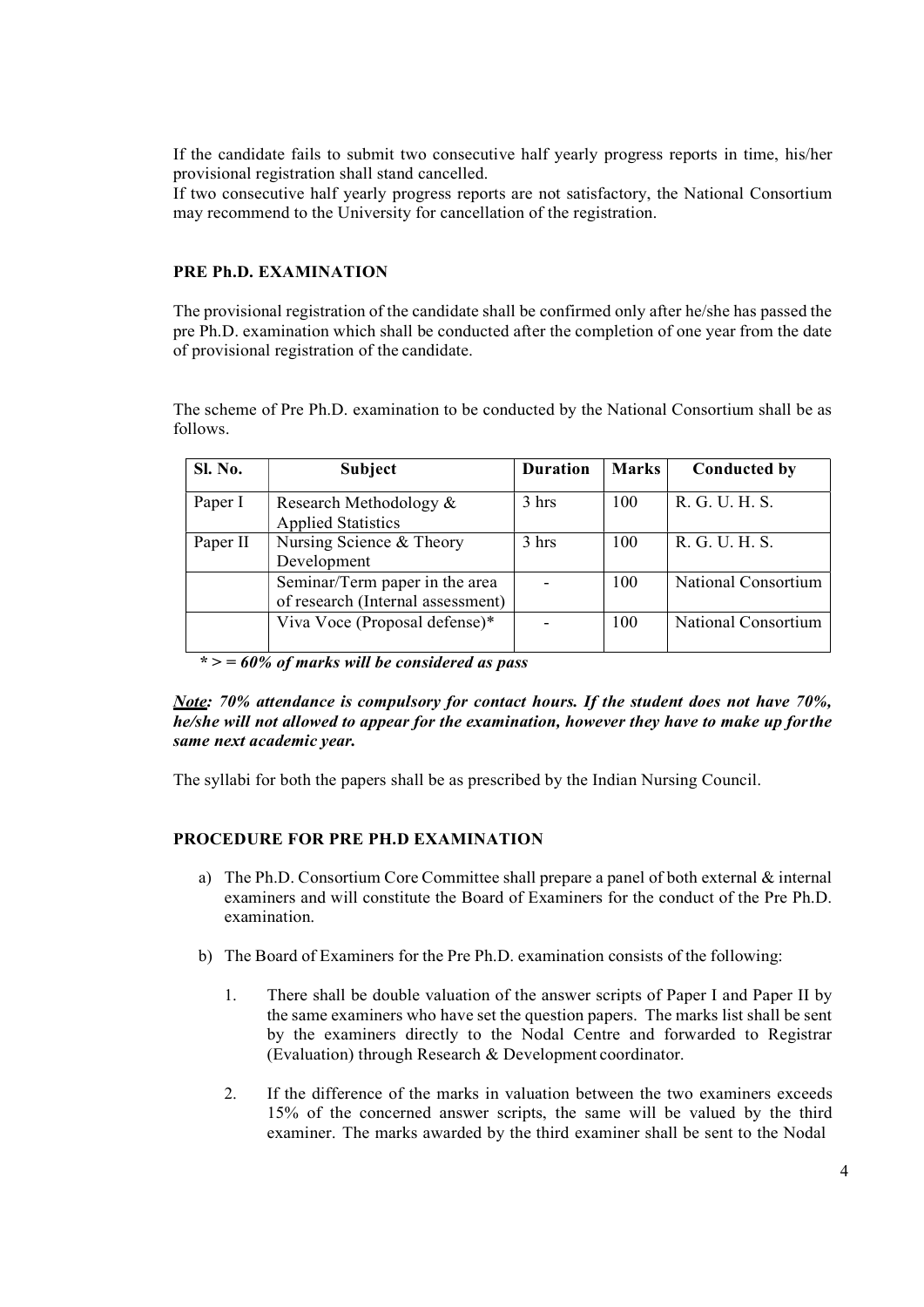Centre and forwarded to Registrar (Evaluation) through Research & Development coordinator for the announcement of results.

- 3. The viva-voce (proposal defense) examination shall be conducted in presence of the panel consisting of:
	- i) Two examiners (Subject Experts) appointed by Consortium
	- ii) Guide/Co-Guide
	- iii) A representative from R & D of R.G.U.H.S.

As far as possible, the Proposal Defense (viva voce examination) shall be conducted in the respective Study Centre.

- 1. The candidate shall be declared as successful in the examination if he/she secured not less than 60% of marks in each paper.
- 2. In case the candidate is not successful in the Pre-Ph.D. examination in the first attempt he/she may be given one more chance to appear for entire examination after a period of six months. Further, if he/she is unable to attend or appear in the supplementary examination, then he/she has to appear in the next regular examination, after that he/she will not be permitted to sit in the examination.
- 3. If the candidate is not successful in the Pre-Ph.D. examination, even in the second appearance, his/her provisional registration shall stand cancelled.

### RESEARCH GUIDE

The candidates may select the guide from the list of guides recognized by the Ph.D. Consortium (placed under Annex- IV).

To be considered as a guide by the consortium shall be a nurse:

- Shall be M.Sc in Nursing completed from institution found suitable under section 13&14 of INC Act.
- with Ph.D. degree in Nursing with 5 years PG teaching experience as a Lecturer and above with minimum 5 scientific publication in National/International Journals.
- Shall be working in PG teaching institution found suitable under section-13&14 of INC Act.
- Expert in the subject of specialty chosen by the candidate

As far as the guides are concerned they would be ordinarily permitted to be guides until the age of 65 years and this is relaxable in exceptional cases.

Guide cannot have more than 8 candidates at any given point of time (including the candidates from other universities).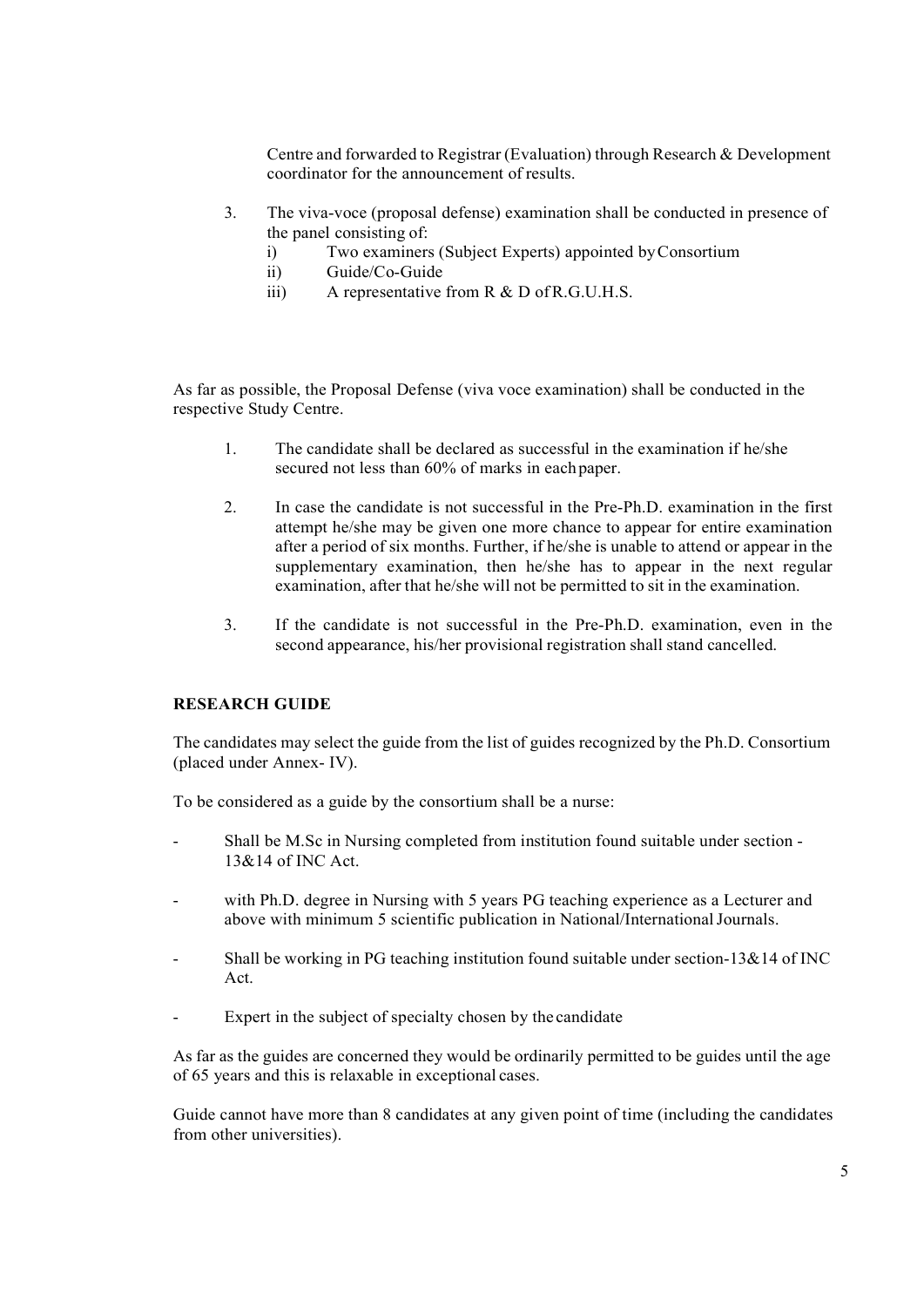Irrespective of the Institution/University where the guide is working, if the guide fulfils the norms prescribed by the Consortium he/she can be recognized as Guide from the University/Consortium residing anywhere in India.

Candidate can have Co-Guide from nursing or other discipline, if necessary.

The Ph.D. doctorate holders who are not formal teachers can be appointed as Co-Guides.

#### CHANGE OF GUIDE

Change of guide may be allowed within a period of less than two years. In extraordinary circumstances warranting change of guide, the guide and/or the student should place the facts before the Academic Review Committee for its opinion. The decision and the recommendations of the Academic Review Committee shall be final.

#### APPROVAL/RECOGNITION OF INSTITUTION

A candidate shall be permitted to pursue research for the degree of Doctor of Philosophy (Ph.D.) Nursing in an institution approved by INC, Ph.D. Consortium & RGUHS as per the list of the study centers enclosed (Annexure-V).

### SUBMISSION OF THESIS

Any candidate who has completed the minimum period of three years doing prescribed research from the date of his/her provisional registration and not less than three months before the expiry of the maximum period prescribed for submission of thesis may submit an application along with five copies of synopsis of the thesis through the Guide, the Head of the participating institution to the Ph.D. Registration Committee for permission to submit the thesis under intimation to the Chairperson of the Board of PG Nursing Studies and to the Nodal Centre.

After the approval, four copies of the approved final synopsis (hard copy/pen drive) shall be sent by the Ph.D. Registration Committee to the Registrar (Evaluation) who shall proceed with the Constitution of Board of Examiners for the adjudication of the Ph.D. thesis and keep it ready prior to the submission of the thesis.

Every candidate shall submit with his/her application, five copies (one copy for the Ph.D. Consortium) of the thesis embodying the results of the research carried out by him/her within six months after the submission of the final synopsis.

A candidate may also submit along with his/her thesis papers published by him/her embodying the results of investigation for the Ph.D. degree and also any other contribution/s to the knowledge of his/her subject or any cognate branch of the subject.

Every candidate shall submit with his/her thesis, a certificate from the guide/s under whom he/she worked, that the thesis, submitted is a record of research work done by the candidate during the period of study under him/her that it has not previously formed the basis for the award of any degree or diploma, associateship/fellowship or any other similar award.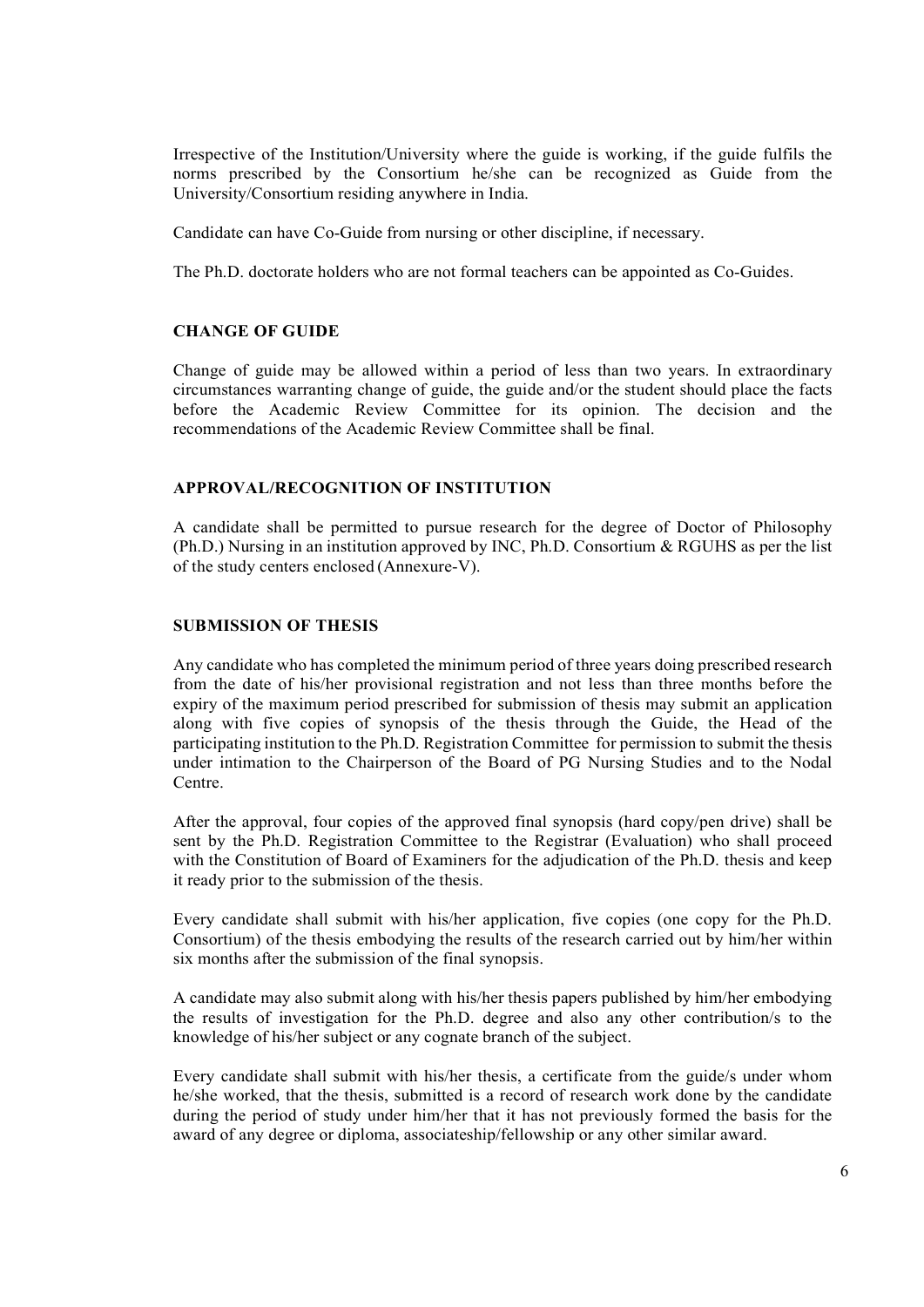If, however, the thesis submitted has formed in part the basis for the award of previous research degree the candidate shall clearly set forth in a preface or written statement the portion(s) which have formed the basis for the award of the previous degree.

Along with the thesis the candidate will also produce a "No Due Certificate" from the Chairman/Head of the Department and Head of the Institution where he/she has worked and from the University Librarian and Finance Section

#### Ph.D. EXAMINATION

For the adjudication of Ph.D. thesis there shall be a Board of Examiners of two external members to be chosen by the University, from the panel of examiners recommended by the Ph.D. Consortium. The guide shall be the Chairperson of the Board of Examiners. However, under extraordinary circumstances, the Ph.D. Consortium may appoint a Chairperson other than the Guide from the panel of Board of Examiners.

Each external examiner appointed to adjudicate the thesis shall send the report to the Chairperson within two months from the date of receipt of the thesis. Such reports should include:

- a. A critical account of the work of the candidate as embodied in the thesis and the evaluation of the work in term of its contribution to the advancement of knowledge.
- b. Details of any questions to be asked or points to be clarified at the Viva-Voce examination.
- c. Definite recommendations as to whether the Ph.D. degree should be awarded or not.

The Chairman shall forward to the Registrar (Evaluation) the individual reports of the examiners along with the consolidated recommendations of the Board of Examiners.

If both the examiners give definite recommendations against the award of the degree, the thesis shall be rejected. If one of the examiners gives a definite recommendation against the award of the degree the thesis may be referred to third external examiner, from out of the panel recommended by the Consortium. If the report of the third examiner is favourable, then the candidate shall be eligible to appear for the Viva-Voce examination and if it is not favourable, then the thesis shall be rejected.

If one of the examiners makes qualified recommendations with valid reasons (for e.g. to resubmit the thesis after suitable modifications), the Chairman shall communicate the same to the Registrar (Evaluation), who will in turn intimate the candidate for resubmitting the thesis of the suitable modifications within six months from the date of communication. The resubmitted thesis with suitable modifications will be sent to the same examiner and the reports received thereon by the Chairperson shall be communicated to the Registrar (Evaluation).

No candidate shall, however, be permitted to submit the thesis more than two times.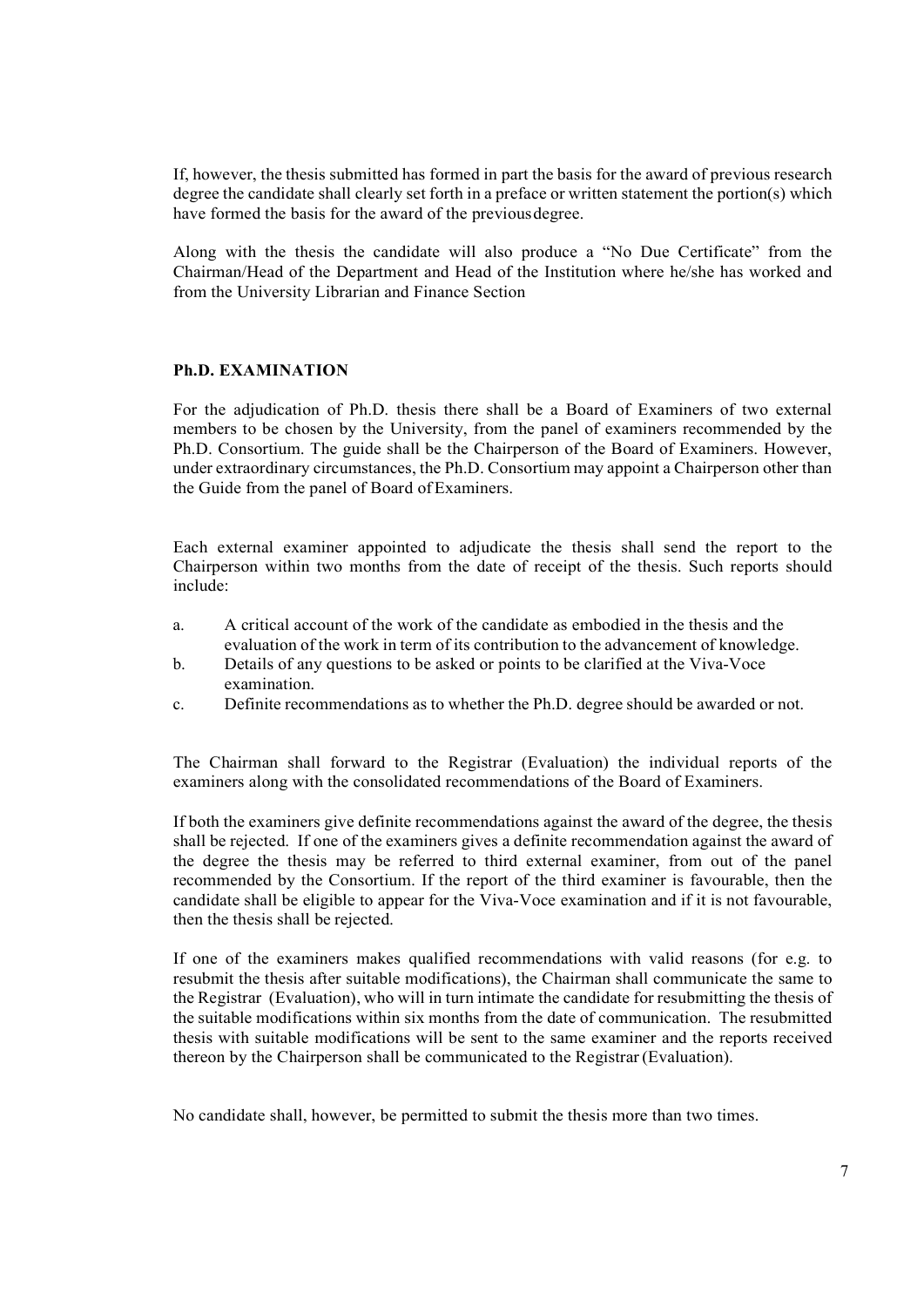The thesis may be published in any form after obtaining necessary permission from the University.

### VIVA-VOCE EXAMINATION

Viva-Voce examination shall be conducted after the receipt of the satisfactory report, on the thesis from all the examiners. The viva voce examination shall be conducted by a Board constituted as follows.

- i. Guide/Chairperson
- ii. Guide/Co-Guide (in case Guide is not the Chairperson)
- iii. At least one of the external examiners shall be present at the Viva-Voce examination. However, under extraordinary circumstances, where any external examiner cannot be present at the Viva-Voce examination, the Vice-Chancellor may appoint any external substitute examiner from the panel constituted by the Consortium.

Teachers and research scholars of the concerned departments/institutions may be invited as observers only to attend the Viva-Voce examination.

The Viva-voce examination is primarily designed to test the understanding of the candidate of the subject matter of the thesis including methodology employed and his/her competence in the general field of study. Since the points raised by the examiners of thesis are to be clarified during the Viva-Voce examination, the report of the examiners who are adjudicated the thesis will be made available to the Board for Viva-Voce examination. The candidate shall produce all the relevant documents, materials, preparations etc, concerned with the research project during Viva-Voce examination.

Members of the Board for the Viva-Voce examination shall report specifically on whether the candidate's performance on the examination is satisfactory and therefore be considered as accepted or nor accepted.

A candidate who is not successful at the Viva-Voce examination may be permitted to undergo the Viva-Voce examination for a second time after a period of three months. No candidate shall be permitted to take the Viva-Voce examination on more than two occasions.

### AWARD OF Ph.D. DEGREE

The degree will be awarded Rajiv Gandhi University of Health Sciences, after the candidate successfully completes Viva-Voce examination, the Chairperson shall consolidate the recommendations for the award of Ph.D. degree based on the following.

i. The report of examiners who adjudicated the thesis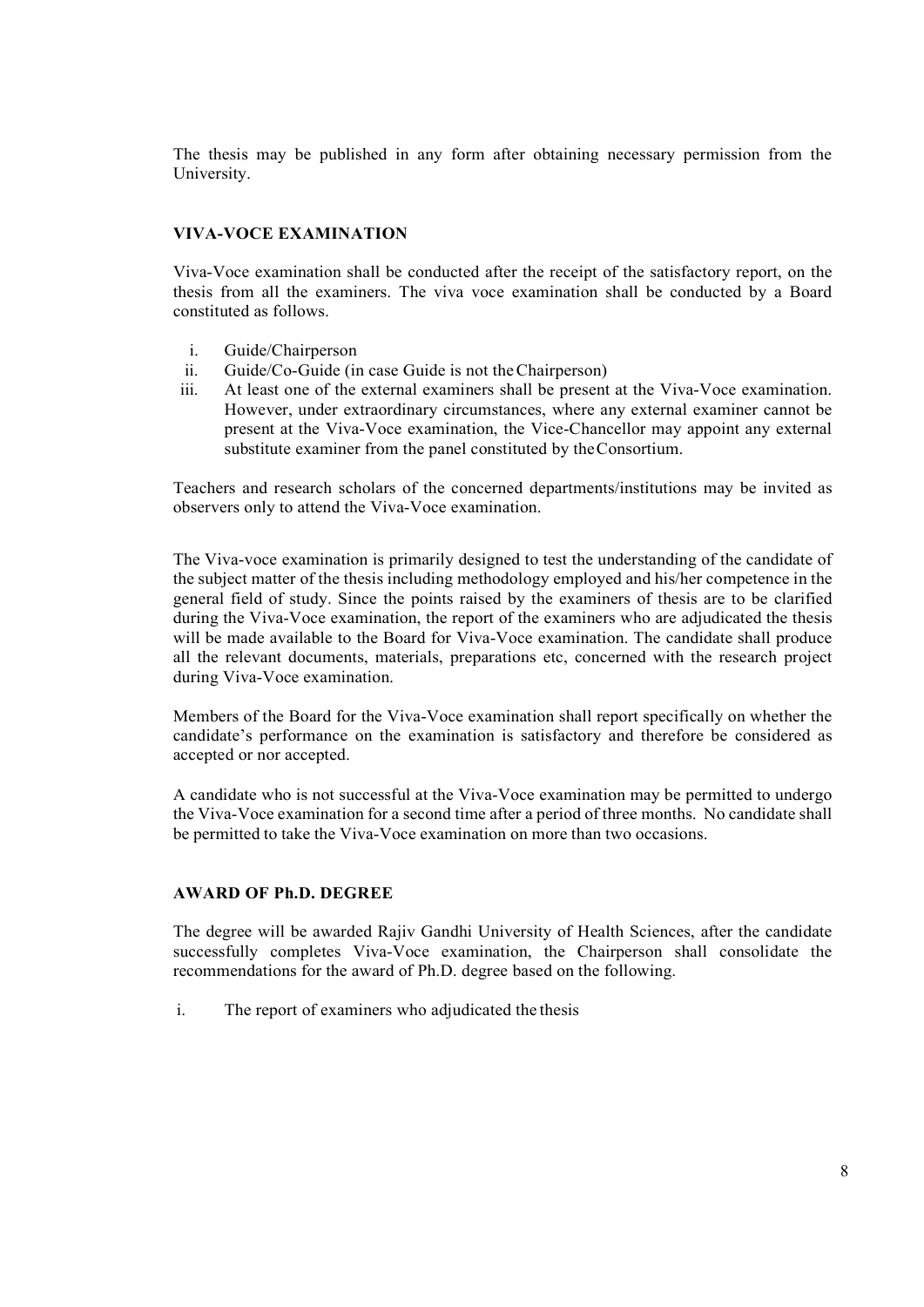ii. Evaluation of the candidate's performance in the Viva-Voce examination

The Chairperson shall forward the consolidated and individual reports to the Registrar (Evaluation), Rajiv Gandhi University of Health Sciences. Based on these reports the University shall award the Ph.D. degree after the recommendations are approved by the Vice-Chancellor.

### FEE STRUCTURE AS PRESCRIBED BY THE RAJIV GANDHI HEALTH UNIVERSITY (Annexure 1)

### List of Annexures

- 1. Annexure I Fee Structure Fee structure for Ph.D. programmes in all faculties of Health Sciences in RGUHS – Annexure – I
- 2. Annexure II Application form for the Registration after selection of the candidates for the Ph.D. degree under the faculty of Nursing
- 3. Annexure III List of Documents to be enclosed
- 4. Annexure IV List of recognized guides
- 5. Annexure V List of study centers recognized by National Consortium for Ph.D. in nursing
- 6. Annexure VI Proforma for Registration of Topic for Ph.D Thesis
- 7. Annexure VII- Guidelines for preparing thesis protocol (Preliminary Synopsis)
- 8. Annexure VII (a) Guidelines for writing references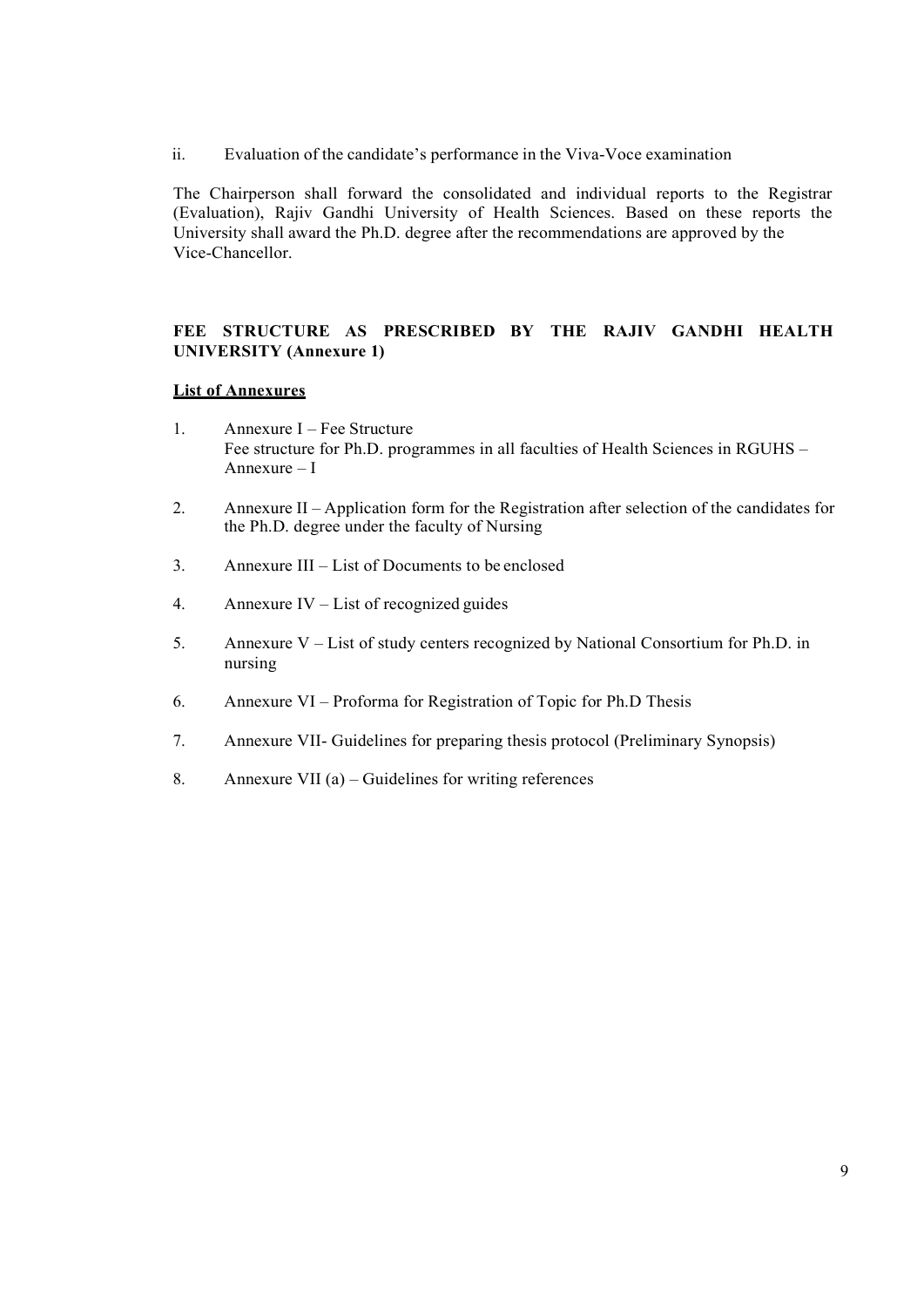### ANNEXURE – I

| Sl. No.          | <b>Particulars of Fee</b>                            | <b>In Rupees</b>    |
|------------------|------------------------------------------------------|---------------------|
|                  | <b>Application Fee</b> *                             | Rs.3,000/-          |
|                  | (Non-refundable)                                     |                     |
| $\bf{I}$         | (including application form and prospectus-non-      |                     |
|                  | refundable)                                          |                     |
| $\mathbf{I}$     | Academic Fee **                                      |                     |
| 1.               | Registration Fee (for selected candidates)           | Rs.4,000/-          |
|                  |                                                      |                     |
| 2.               | Fee for change of title                              | $Rs.1,000/-$        |
| $\overline{3}$ . | Fee for extension Registration                       |                     |
|                  | i) Upto six months                                   | Rs. 1,000/-         |
|                  | ii) After six months and upto one year               | Rs. 2,000/-         |
| III              | <b>Examination Fee **</b>                            |                     |
| 1.               | Pre Ph.D. examinations fee                           | Rs.15,000/-         |
| 2.               | Penal fee for late submission                        | $Rs.1,000/-$        |
| 3.               | Ph.D. examination fee (To be remitted along with the |                     |
|                  | thesis)                                              | Rs.25,000/-         |
| 4.               | Penal Fee for late submission of Thesis              | Rs.2,000/-          |
|                  |                                                      |                     |
| IV               | Fees to the nodal officer*                           |                     |
| 1.               | Fees shall be sent to the nodal officer              | $-Rs.75,000/-(non-$ |
|                  |                                                      | refundable)         |
|                  |                                                      |                     |
|                  |                                                      | $-Rs.30,000/-$ per  |
|                  |                                                      | year for 6th & 7th  |
|                  |                                                      | Year.               |
|                  |                                                      |                     |

The Fee structure for Ph.D. Degree Programmes of Health Sciences

\* Fees should be paid in the form of Demand Draft drawn in favour of Nodal officer, National Consortium for Ph.D in Nursing payable at Bangalore

\*\* Fees should be paid through online payment mode to RGUHS, Bangalore. Payment details available on RGUHS website http://www.rguhs.ac.in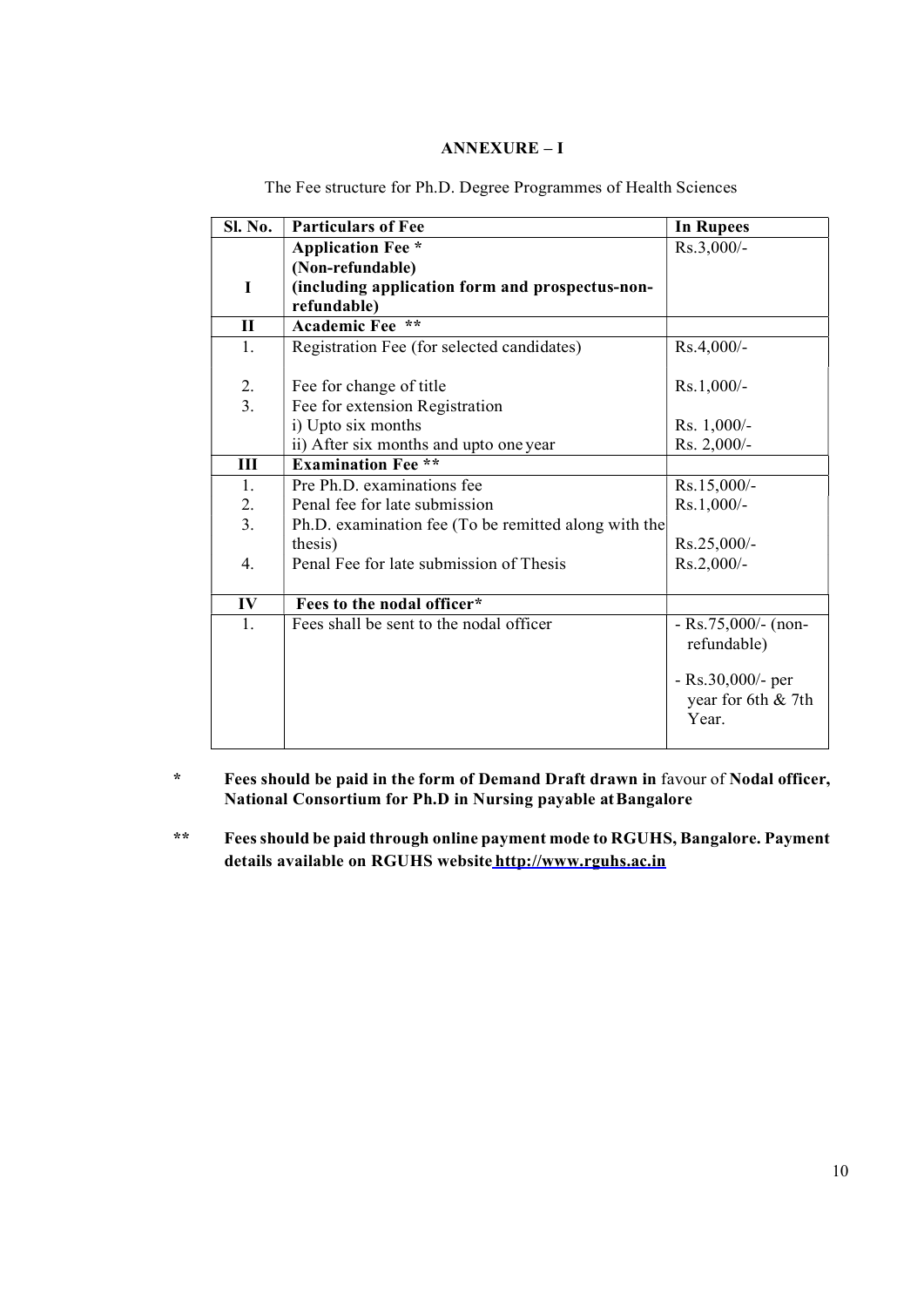### ANNEXURE –II

Application form for the Registration after selection of the candidates for the Ph.D. degree under the faculty of Nursing

| 1. | Name in full (in capital letters)            |  |
|----|----------------------------------------------|--|
|    |                                              |  |
| 2. | Address of the place of work in full         |  |
|    |                                              |  |
|    |                                              |  |
|    | Telephone                                    |  |
|    | Fax                                          |  |
|    | E-mail                                       |  |
| 3. | Address for correspondence                   |  |
|    |                                              |  |
|    |                                              |  |
|    | Telephone                                    |  |
|    | Fax                                          |  |
|    | E-mail                                       |  |
| 4. | <b>Sex</b>                                   |  |
| 5. | Nationality                                  |  |
| 6. | Date of birth (in figures)                   |  |
| 7. | Place of work                                |  |
|    |                                              |  |
|    |                                              |  |
|    | Designation                                  |  |
|    |                                              |  |
|    | Address                                      |  |
|    |                                              |  |
| 8. | Details about qualification (under graduate/ |  |
|    | Post Graduate Diploma/Degree in Nursing)     |  |

#### 8a. U.G.

| Degree | Name of the college/ | Year of | Subjects | Division/ | Percentage |
|--------|----------------------|---------|----------|-----------|------------|
|        | University           | passing | Offered  | Grade     | of marks   |
|        |                      |         |          |           |            |
|        |                      |         |          |           |            |

### 8b. P.G.

| Degree | Name of the college/<br>University | Year of<br>passing | Speciality/<br>Electives | Division/<br>Grade | Percentage<br>of marks |
|--------|------------------------------------|--------------------|--------------------------|--------------------|------------------------|
|        |                                    |                    |                          |                    |                        |

### 8c. Any other degrees/diplomas

| Degree | Name of the college/<br>University | passing | Year of Subjects Division<br>offered | Grade | Percentage<br>of marks |
|--------|------------------------------------|---------|--------------------------------------|-------|------------------------|
|        |                                    |         |                                      |       |                        |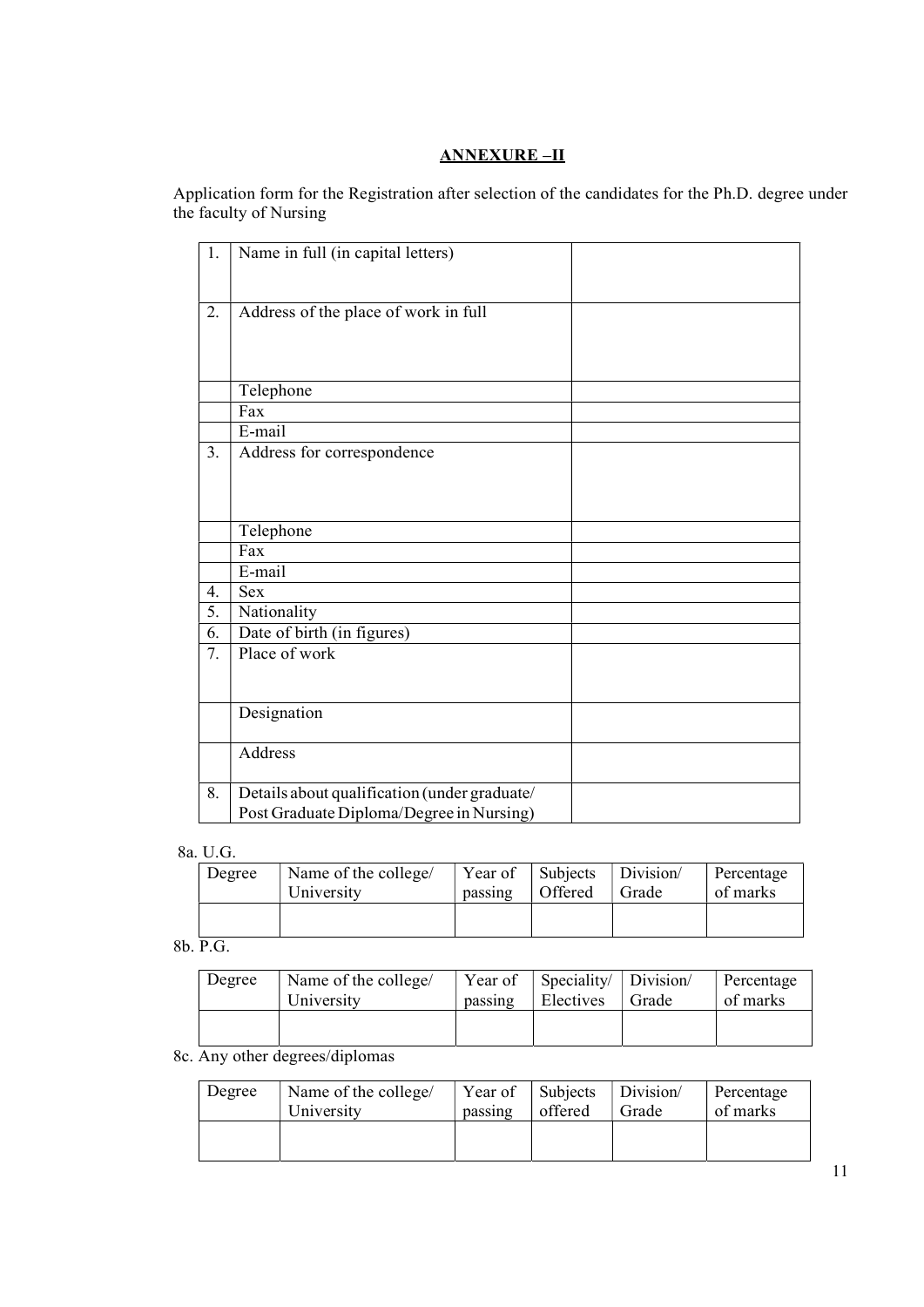| 9.  | Title of the proposed research work/thesis for Ph.D.                  |  |
|-----|-----------------------------------------------------------------------|--|
|     | along with a preliminary Synopsis of the work to be                   |  |
|     | carried out                                                           |  |
|     | (Enclose three copies along with one C.D.)                            |  |
| 10. | College/Institution in which the candidate proposes to                |  |
|     | conduct the research work for Ph.D. course                            |  |
|     |                                                                       |  |
| 11. | Name, qualification & designation of the Guide, who                   |  |
|     | will be guiding the candidate (Enclose acceptance letter              |  |
|     | from the Guide)                                                       |  |
| 12. | Whether at present candidate is getting any research                  |  |
|     | fellowship/grant/scholarship                                          |  |
|     | If Yes, state                                                         |  |
|     | i) Name of University/Institution                                     |  |
|     | ii) Year of Fellowship/Grant                                          |  |
|     | iii) Duration of Fellowship/Grant                                     |  |
|     | iv) Source of Fellowship/Grant                                        |  |
|     | v) Value of Fellowship/Grant & its tenure If No.                      |  |
|     |                                                                       |  |
|     | How will you support yourself financially during the<br>Ph.D. course? |  |
|     |                                                                       |  |
| 13. | Are you an employed? If so, furnish the details and                   |  |
|     | produce "No Objection Certificate" from concerned                     |  |
|     | employer                                                              |  |
| 14. | Whether all the documents listed in Annexure - III<br>enclosed or not |  |
|     |                                                                       |  |

I hereby declare that all statements made in this application are true, complete and correct to the best of my knowledge and belief. I understand that in the event of any information being found false or incorrect, my candidature for Ph.D. in Nursing degree is liable to be cancelled.

Place: Signature and name of the candidate Remarks of the Guide Place Signature, Name & Seal of the Guide Name, Signature & Seal of Name, Signature & Seal of Head of the Department Dean/Director/Principal of the Institution Place: Place: Date: Date:

Date:

Date:

12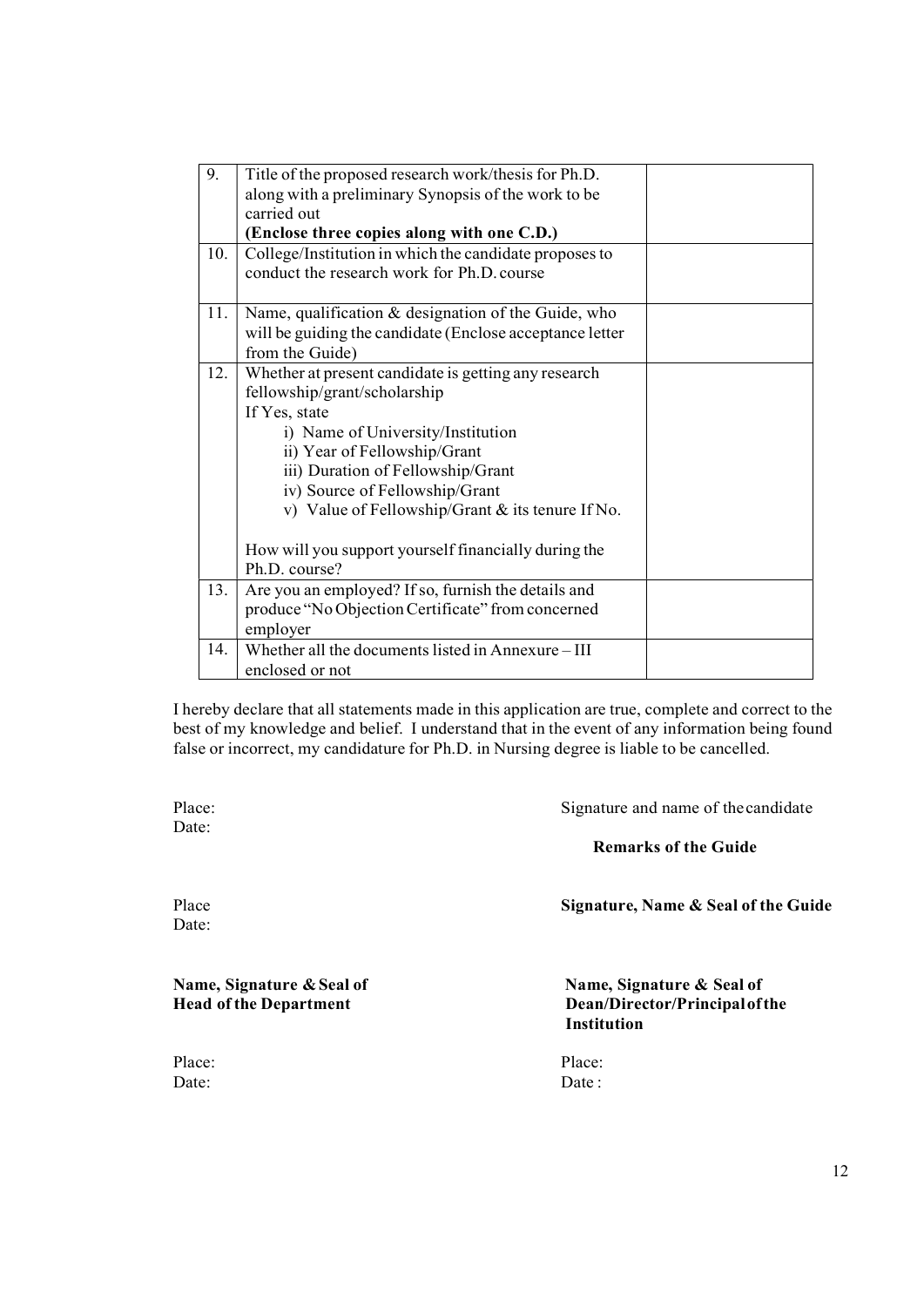### ANNEXURE –III

### LIST OF ATTESTED DOCUMENT TO BE ENCLOSED ALONG WITH THE APPLICATION AFTER QUALIFYING ENTRANCE EXAMINATION & SELECTION

- 1. B.Sc. Nursing Degree Marks List
- 2. B.Sc. Nursing degree certificate
- 3. M.Sc. Nursing degree Marks List
- 4. M.Sc. Nursing degree certificate
- 5. Consent letter from the Guide/co-Guide, if any.
- 6. No Objection Certificate from Head of the department/institution, if he/she is employed
- 7. Brief proposal of research work with six copies and one CD
- 8. Any other relevant information/publication
- 9. Authentication from SNRC with regard to RN&RM Certificate.
- 10. Verification of Original Certificates & Documents by the Nodal Officer.
- 11. Transcript from the Principal of College of Nursing from where the applicant have qualified M.Sc (N).
- 12. DD of Rs.75,000/- in Favour of Nodal Officer, Nodal Centre for Ph.D. Nursing Course St. John's College of Nursing, St.John's National Academy of Health Sciences, Bangalore-560029, Karnataka towards admission has to be submitted.

Note: Attach only attested photocopies of marks card, degree certificates, or of any other document.

### DO NOT ENCLOSE THE ORIGINALS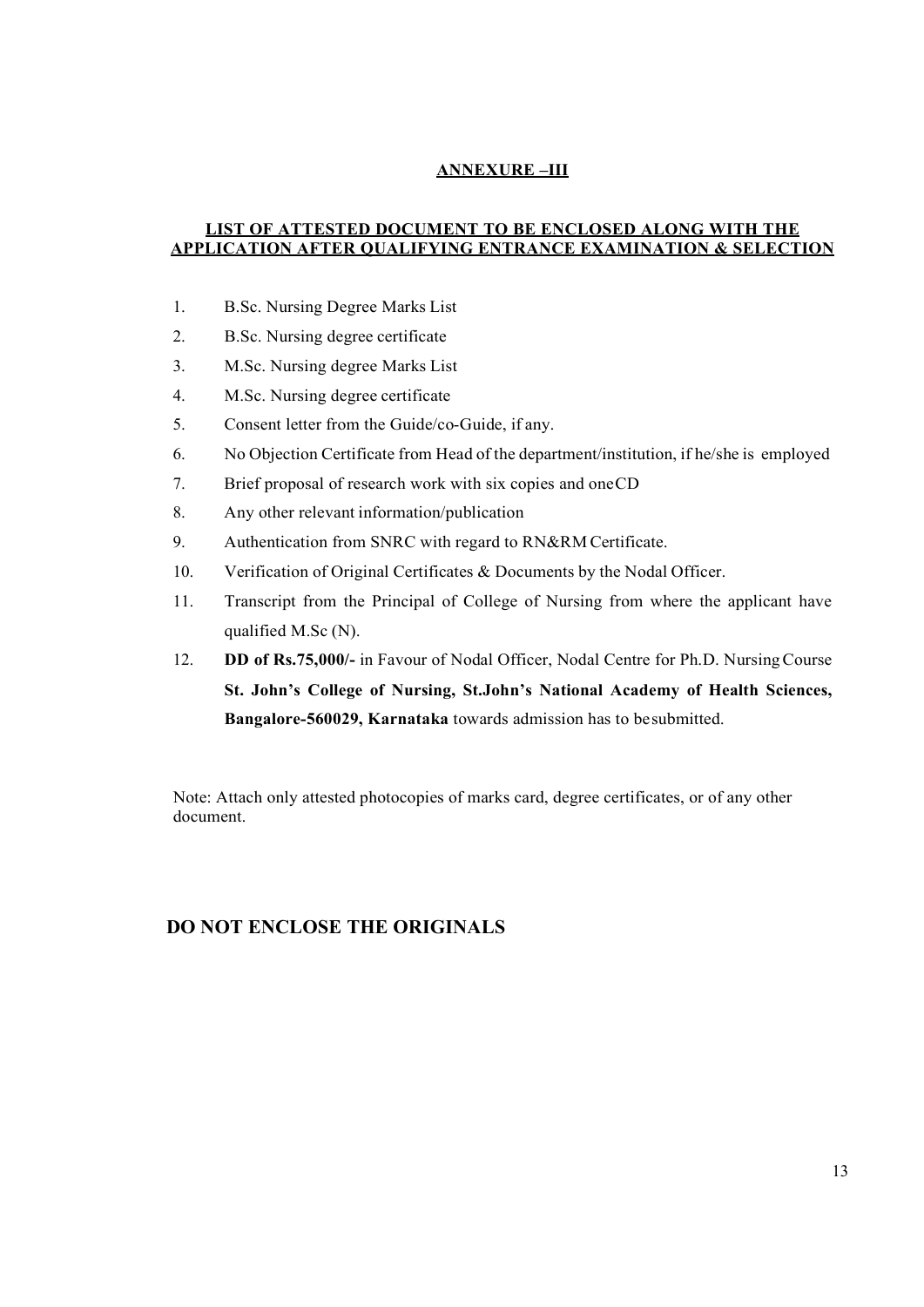| $S$ No.        | Name                                    | Area of<br>Specialities        | Address                                                                                                                                                                                               | Maximum<br>Allotment<br>of the Ph.D<br>Scholar | Email & Contact no.                                                                                           |
|----------------|-----------------------------------------|--------------------------------|-------------------------------------------------------------------------------------------------------------------------------------------------------------------------------------------------------|------------------------------------------------|---------------------------------------------------------------------------------------------------------------|
| $\mathbf{1}$   | Dr. Beena M R                           | Community<br>Health<br>Nursing | Associate Professor, Govt.<br>College of Nursing medical<br>college, Thiruvananthapuram,<br>Kerala                                                                                                    | 2                                              | beenarohini966@gmail.com<br>Ph: 0471-2444290,<br>04712507866                                                  |
| $\overline{2}$ | Dr. Deelip S.<br>Natekar                | Community<br>Health<br>Nursing | Principal, BVVS Sajjalashree<br>Institute of Nursing Sciences,<br>Navanagar, Bagalkot-587103                                                                                                          | 1                                              | deelipsn@gmai.com<br>9844802937/9035272937                                                                    |
| 3              | Dr. Dinesh Selvam<br>S                  | Community<br>Health<br>Nursing | Professor & Principal,<br>Sarvodaya College of Nursing<br>Bangalore - 79                                                                                                                              | 2                                              | dinuselva@yahoo.com<br>8778709065                                                                             |
| 4              | Dr. Jeyaseelan<br>Manickam<br>Devadason | Community<br>Health<br>Nursing | Dean, Annai JKK Sampoorani<br>Ammal College of Nursing,<br>Tamil Nadu                                                                                                                                 | 2                                              | thenurse2007@gmail.com<br>$(O)$ 04288-260032/<br>04288-260588<br>$(F)$ 04288 - 266760<br>$(M) +91-9047052700$ |
| 5              | Dr. Jolly Jose                          | Community<br>Health<br>Nursing | Principal, Govt. College of<br>Nursing, Thiruvananthapuram                                                                                                                                            | 2                                              | jollyjose61@gmail.com<br>(M) 09567853300,<br>09446548546<br>$(O)$ 0477-2283364<br>(R) 0471-2448546            |
| 6              | Dr. Juliet Sylvia                       | Community<br>Health<br>Nursing | Professor & HOD, Sacred<br>Heart Nursing College,<br>Ultratrust, 4/235, College Road,<br>Thasildar Nagar, Madurai -<br>625020                                                                         | 2                                              | julietsylvia72@gmail.com<br>0452-2534593 (O)/<br>09976641799 (M)                                              |
| 7              | Dr. Kamalam                             | Community<br>Health<br>Nursing | Principal, Kasturba Gandhi<br>College of Nursing, MGMC &<br>RI Campus, Pillaiyarkuppam,<br>Puducherry - 607402                                                                                        | $\overline{2}$                                 | dr.kamalam1952@gmail.co<br>m<br>$O - 0413 - 2615809$ /Fax-<br>$0413 - 2615457/M - +91$<br>9443730041          |
| 8              | Dr. Leena K C                           | Community<br>Health<br>Nursing | Dean/Principal, Yenepoya<br>Nursing College, Yenepoya<br>deemed to be University,<br>University Road, Deralakatte,<br>Mangalore Taluk, Dakshina<br>Kannada District, Karnataka<br>State, India 575018 | 1                                              | leenakchacko@gmail.com<br>08242438906/8242439704                                                              |
| 9              | Dr. M. Sreelatha                        | Community<br>Health<br>Nursing | Associate Professor, College of<br>Nursing, SVIMS, Tirupati-<br>517507, Andhra Pradesh                                                                                                                | 2                                              | mynampatisreelatha14@gm<br>ail.com<br>9949633426                                                              |
| 10             | Dr. M. Navaneetha                       | Community<br>Health<br>Nursing | Professor, College of Nursing,<br>PIMS, Puducherry-14                                                                                                                                                 | 1                                              | navamd11176@gmail.com<br>09448159718 (M)                                                                      |

### Annexure IV – List of recognized guides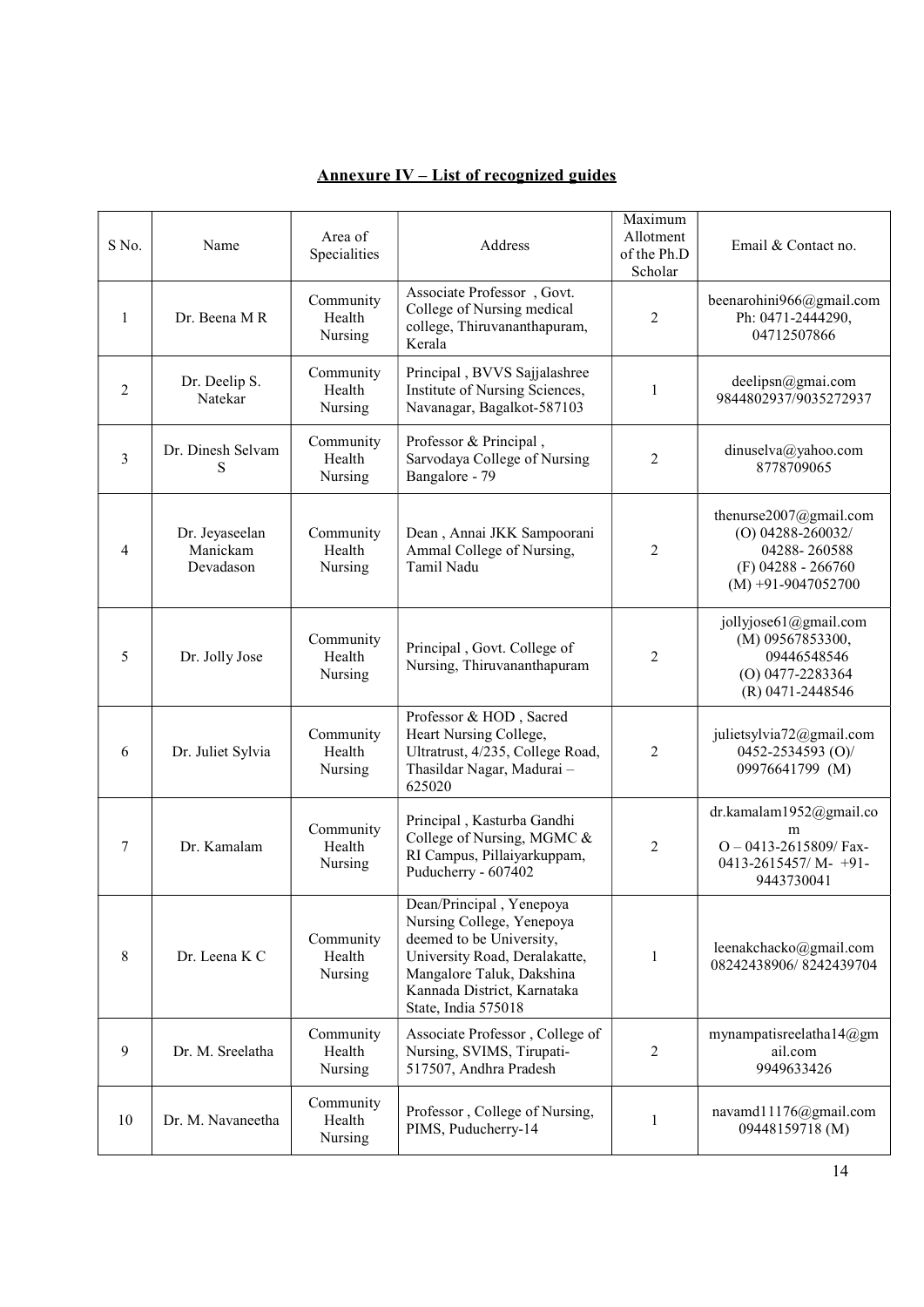| 11 | Dr. Nagarajappa D                      | Community<br>Health<br>Nursing | Prof. Cum Principal, JIIUs,<br>Mother Hawwa College of<br>Nursing Warudi, Tq Badnapur<br>Dist Jalna Maharashtra                                                          | $\mathbf{1}$   | nagarajd11@gmail.com<br>09481028189 (M)                                                                                        |
|----|----------------------------------------|--------------------------------|--------------------------------------------------------------------------------------------------------------------------------------------------------------------------|----------------|--------------------------------------------------------------------------------------------------------------------------------|
| 12 | Dr. Rajee<br>Reghunath                 | Community<br>Health<br>Nursing | Principal, Amala College of<br>Nursing, Amala Nagar, P.O.<br><b>Thrissur-680555</b>                                                                                      | 1              | rajeereghunath@gmail.com<br>O-0487-2307574<br>R-0487-2606368<br>$M - +91 - 98711440787$                                        |
| 13 | Dr. Sushma Kumari<br>Saini             | Community<br>Health<br>Nursing | Lecturer, National Institute of<br>Nursing Education, PGIMER,<br>Chandigarh                                                                                              | $\overline{2}$ | sushmadr saini@yahoo.com<br>0172-2755256<br>$(O)$ 0172-2744401<br>$(O)$ 09888038248 (M)                                        |
| 14 | Dr. T. Nirmala                         | Community<br>Health<br>Nursing | Principal, Sri Ramakrishna<br>College of Nursing, Coimbatore                                                                                                             | 2              | nirmala cbe@yahoo.com<br>9486440312                                                                                            |
| 15 | Dr. Thamil Mani. R                     | Community<br>Health<br>Nursing | Principal, Annai JKK<br>Sampoorani Ammal College of<br>Nursing, Tamil Nadu                                                                                               | 2              | thenurse2007@gmail.com                                                                                                         |
| 16 | Dr. Utalbasha N<br>Dhandargi           | Community<br>Health<br>Nursing | Professor,<br>Sajjalashree institute of Nursing<br>sciences, Navanagar, Bagalkot                                                                                         | $\overline{2}$ | undhandargi@gmail.com<br>9740750599                                                                                            |
| 17 | Dr. Vathsala Sadan                     | Community<br>Health<br>Nursing | Dean, College of Nursing,<br>Christian Medical College,<br>Vellore, South India                                                                                          | 2              | deancon@cmcvellore.ac.in<br>$O - 0416 - 3077002$<br>0416-3077015<br>R-0416-2284184<br>$F - 0416 - 2223362$<br>M-+91-9486212932 |
| 18 | Dr. B.A Yathi<br>Kumara Swamy<br>Gowda | Medical<br>Surgical<br>Nursing | Principal, Alva's College of<br>Nursing, Moodbidri-574227                                                                                                                | $\overline{2}$ | yathikumar1967@yahoo.co<br>m                                                                                                   |
| 19 | Dr. Betty.P.<br>Kunjumon               | Medical<br>Surgical<br>Nursing | Associate Professor, Govt.<br>College of Nursing, Medical<br>College, Kottayam<br>Kerala-686008                                                                          | 2              | bettypkunjumon@gmail.co<br>m<br>9447486411                                                                                     |
| 20 | Dr. Bharti. M                          | Medical<br>Surgical<br>Nursing | Principal and Professor, ESIC<br>College of Nursing,<br>Indiranagar Bangalore                                                                                            | 2              | sheeladevi $03@g$ mail.com                                                                                                     |
| 21 | Dr. Bindhu Mathew                      | Medical<br>Surgical<br>Nursing | Professor cum Deputy Nursing<br>Superintendant, St.John's<br>College of Nursing, St.John's<br>National Academy of Health<br>Sciences, Sarjapur road,<br>Bangalore-560034 | $\overline{c}$ | bindhumathew1976@yahoo.<br>com<br>Ph: 9886731355,<br>08026274052                                                               |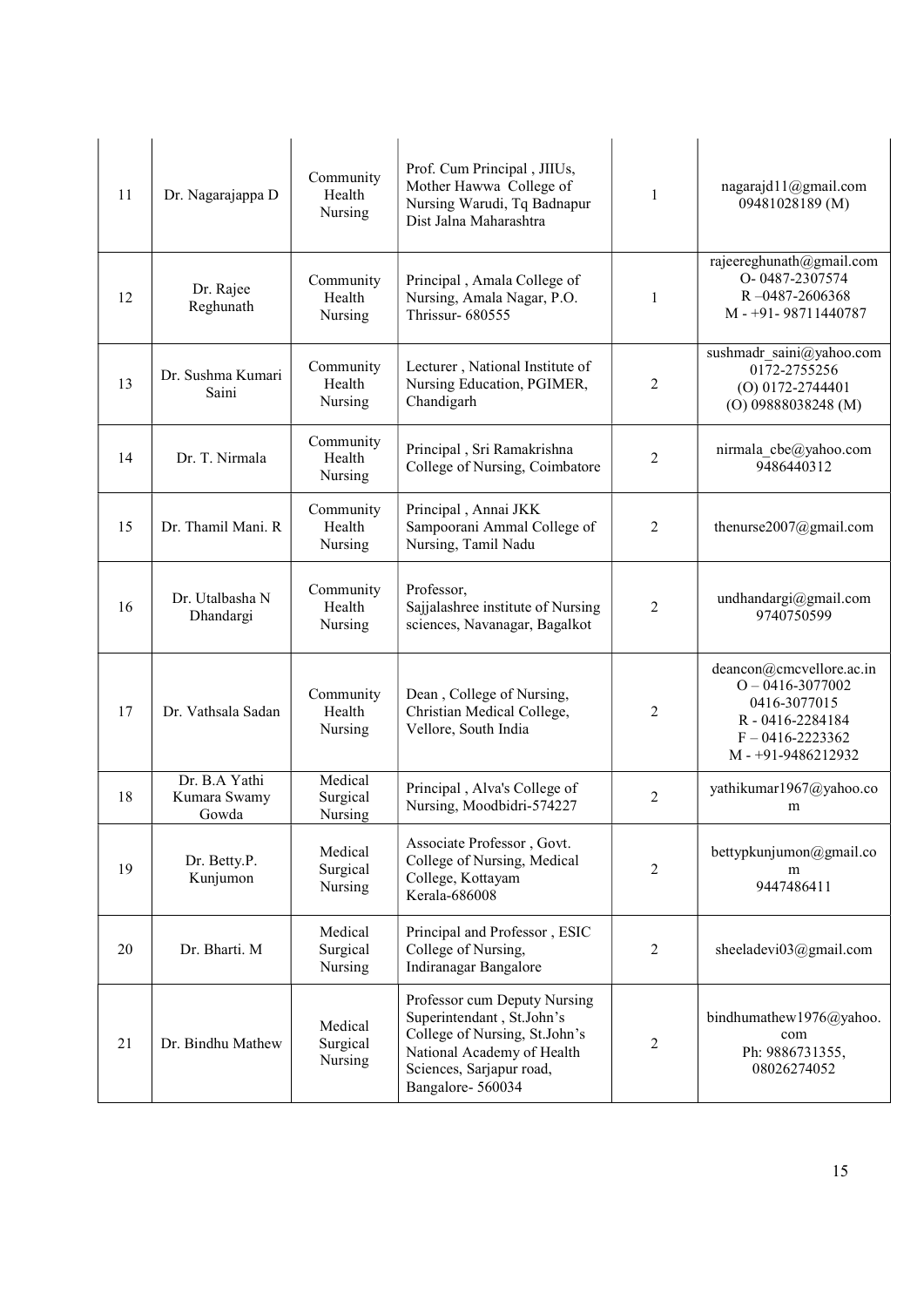| 22 | Dr. E Devakirubai        | Medical<br>Surgical<br>Nursing | Sacred Heart Nursing college,<br>Ultra trust, college road, Anna<br>Nagar, Madurai                                                                                                                         | 2              | devavidhu2003@yahoo.co.i<br>n<br>(M) 9095022978                                                   |
|----|--------------------------|--------------------------------|------------------------------------------------------------------------------------------------------------------------------------------------------------------------------------------------------------|----------------|---------------------------------------------------------------------------------------------------|
| 23 | Dr. Fatima D Silva       | Medical<br>Surgical<br>Nursing | Principal and Dean of Nursing<br>Sciences, Nittee Usha Institute<br>of Nursing Sciences, (A<br>constituent college of Nittee<br>Deemed University), Kotekar<br>Beeri Road, Paneer,<br>Deralakattee-575018. | $\mathbf{1}$   | ftds 1970@rediffmail.com<br>0824-2202163                                                          |
| 24 | Dr. Harmeet Kaur<br>Kang | Medical<br>Surgical<br>Nursing | Principal, Chitkara School of<br>Health Science, Chitkara<br>University, Village Jhansala,<br>Tehsil Rajpur, Distt. Rajpura,<br>Punjab                                                                     | $\mathbf{1}$   | harmeet.kaur@chitkara.edu.i<br>n<br>09815143237 (M)                                               |
| 25 | Dr. I.Clement            | Medical<br>Surgical<br>Nursing | Head of the Department,<br>Department of Nursing R & D,<br>R V College of Nursing,<br>Jayanagar, Bengaluru                                                                                                 | $\overline{2}$ | clement nurse@yahoo.co.in<br>9880786252                                                           |
| 26 | Dr. K Ramu               | Medical<br>Surgical<br>Nursing | Principal, RR College of<br>Nursing Chikkabanvara RR<br>Layout, Near Chikkabanvara<br>Railway Station Bangalore-90                                                                                         | 2              | ramu5janu@gmail.com<br>9448175850                                                                 |
| 27 | Dr. Kiran Batra          | Medical<br>Surgical<br>Nursing | Principal, Silver oaks College<br>of Nursing, Village Adhipur,<br>Post office- khizrabad, Dist<br>Mohali-140109.<br>Res: 2195, 48-C, Chandigarh.                                                           | 2              | kiranbatra 20@yahoo.com<br>$(M) - 09872986372/$<br>08146344322                                    |
| 28 | Dr. Manju<br>Dhandapani  | Medical<br>Surgical<br>Nursing | Lecturer, National Institute of<br>nursing education, PGIMER,<br>Chandigarh                                                                                                                                | 2              | manjuseban@gmail.com<br>(M) 9855151528                                                            |
| 29 | Dr. Preksha Sharma       | Medical<br>Surgical<br>Nursing | Associate Professor, University<br>College of Nursing BFUHS<br>Faridkot, Punjab                                                                                                                            | 2              | prekshamaheshwari@gmail.<br>com<br>9478964460<br>9356864460                                       |
| 30 | Dr. Premila Lee          | Medical<br>Surgical<br>Nursing | Professor & HOD Medical<br>Surgical Nursing, College of<br>Nursing, Christian Medical<br>College, Vellore -632004.<br>Tamilnadu.                                                                           | 2              | $premilde(\omega)$ gmail.com<br>9994830098                                                        |
| 31 | Dr. R. Bincy             | Medical<br>Surgical<br>Nursing | Joint Director of Nursing<br>Education, Directorate of<br>Medical Education, Kerala                                                                                                                        | 2              | jdnedme@gmail.com<br>nursingeducationdme@gmai<br>1.com<br>$(O)$ 0471-2444290<br>$(M)$ 09446506060 |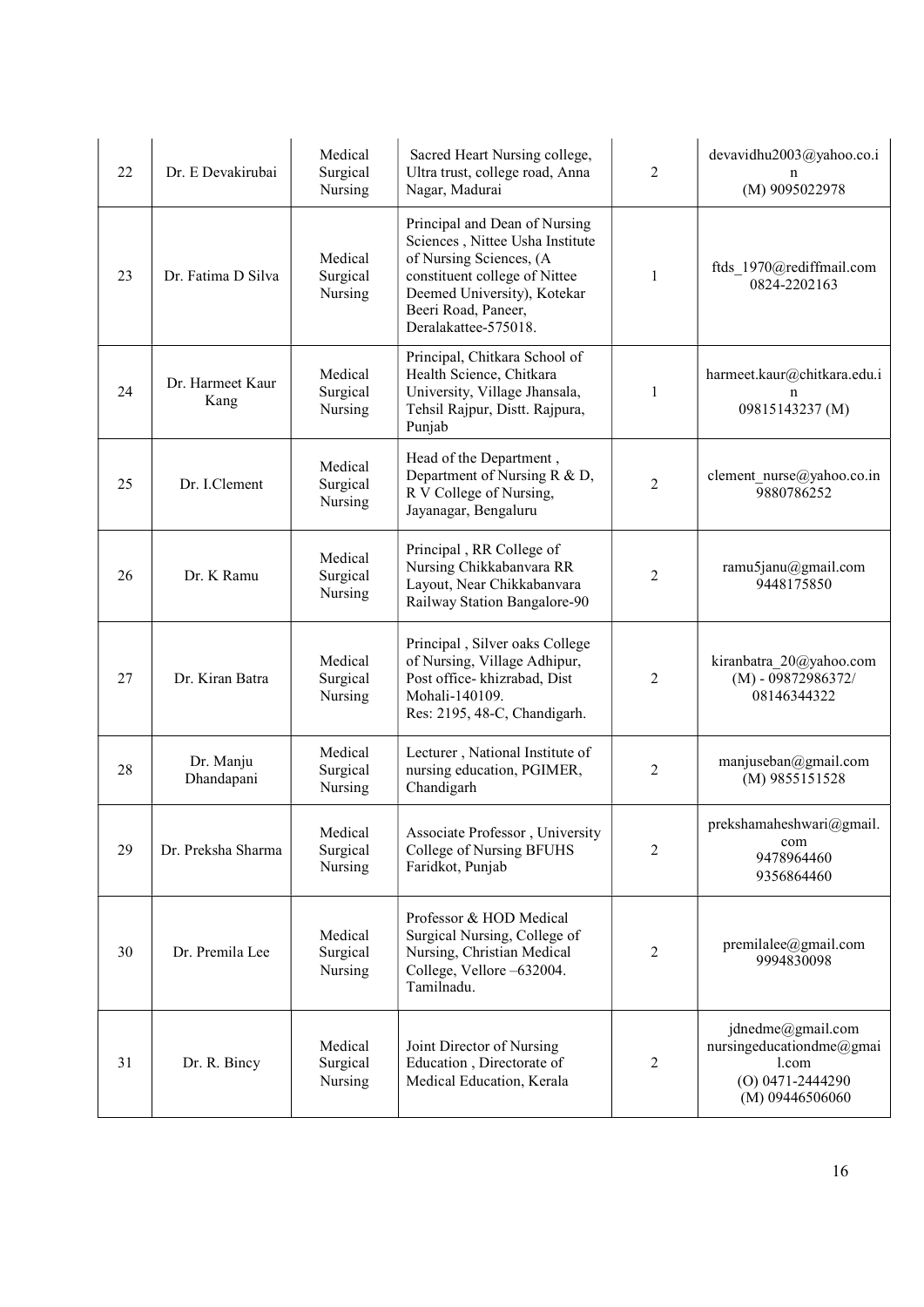| 32 | Dr. Raman Kalia                    | Medical<br>Surgical<br>Nursing                             | Director - Principal, Saraswati<br>Nursing Institute Morinda -<br>Kurali Road<br>Village Dhianpura Kurali<br>Distt. Roopnagar- 140103                                                                            | $\mathbf{1}$   | ramandr_kalia@yahoo.com<br>$(M) - 09876139830$<br>$(O) - 0172 - 2673797$                                  |
|----|------------------------------------|------------------------------------------------------------|------------------------------------------------------------------------------------------------------------------------------------------------------------------------------------------------------------------|----------------|-----------------------------------------------------------------------------------------------------------|
| 33 | Dr. Rohini T                       | Medical<br>Surgical<br>Nursing                             | Assistant Professor, Samaritan<br>College of Nursing,<br>Pazhanganad, Kizhakkambalam.<br>P.O. Aluva Dt. Kerala. 683562                                                                                           | 2              | rohinimenon 79@yahoo.co.<br>1n<br>rohinit29@gmail.com<br>9846754813                                       |
| 34 | Dr. S Punitha<br>Josephine         | Medical<br>Surgical<br>Nursing                             | Vice Principal, Karpaga<br>Vinayaga college of nursing,<br>Chengalpattu -Dt                                                                                                                                      | 2              | psysspj2011@gmail.com<br>9865814518                                                                       |
| 35 | Dr. Suchana Roy<br>Bhowmik         | Medical<br>Surgical<br>Nursing<br>(CTVN)                   | Assistant Professor, KGMU<br>College of Nursing, King<br>George's Medical University,<br>Lucknow, UP                                                                                                             | $\overline{2}$ | suchana.sioli@gmail.com<br>9890630606                                                                     |
| 36 | Dr. Sukhpal Kaur                   | Medical<br>Surgical<br>Nursing                             | Lecturer, National Institute of<br>Nursing Education, PGIMER,<br>Chandigarh-160012.                                                                                                                              | 2              | sukhpal.trehan@yahoo.in<br>9888536964                                                                     |
| 37 | Dr. Uma Rani<br>Adhikari           | Medical<br>Surgical<br>Nursing/<br>Nephrolgical<br>Nursing | Senior Lecturer, College of<br>Nursing, Medical College &<br>Hospital, Kolkata                                                                                                                                   | $\overline{c}$ | w2uma@yahoo.com<br>9732919616                                                                             |
| 38 | Dr. Latha<br>Venkatesan            | Obstetrics<br>And<br>Gynecological<br>Nursing              | Principal, College of Nursing,<br>AIIMS, New Delhi - 110029                                                                                                                                                      | 2              | latha6901@yahoo.com<br>(M) 09282126666<br>(M) 09310520269                                                 |
| 39 | Dr. Lekha<br>Viswanath             | Obstetrics<br>And<br>Gynecological<br>Nursing              | Professor & Head, Department<br>of Obst. & Gyn. Nursing<br>Himalayan College of Nursing<br>& Quality Manager, Himalayan<br>Hospital, Swami Rama<br>Himalayan University<br>Jolly Grant, Dehradun,<br>Uttarakhand | 1              | lekhaviswanath3@gmail.co<br>m<br>Mob: 9447239312<br>Off: 01799-276025                                     |
| 40 | Dr. Mariam O J (Sr.<br>Celcy Mary) | Obstetrics<br>And<br>Gynecological<br>Nursing              | Professor & Principal,<br>St.John's College of Nursing,X,<br>St. John's National Academy of<br>Health Sciences, Sarjapur Road,<br>Bangalore - 560034                                                             | 1              | celcymary@gmail.com<br>080-26274051 (O)                                                                   |
| 41 | Dr. S. Anuchithra<br>Radhakrishnan | Obstetrics<br>And<br>Gynecological<br>Nursing              | Professor, Faculty of OBG<br>Nursing<br>SDS TRC & RGICD College of<br>Nursing,<br>Near NIMHANS, Bangalore-<br>560029                                                                                             | 2              | dr.anu76@yahoo.com<br>0831-2533195 (F)<br>0831-2465545 (R)<br>0831-2533196/2533692 (O)<br>09342297964 (M) |
| 42 | Dr. Sisy Jose                      | Obstetrics<br>And<br>Gynecological<br>Nursing              | Assistant Professor,<br>Government College of<br>Nursing, Medical College (PO),<br>Kottayam, Kerala - 686008                                                                                                     | 1              | principalcnk@gmail.com<br>09446057831 (M)                                                                 |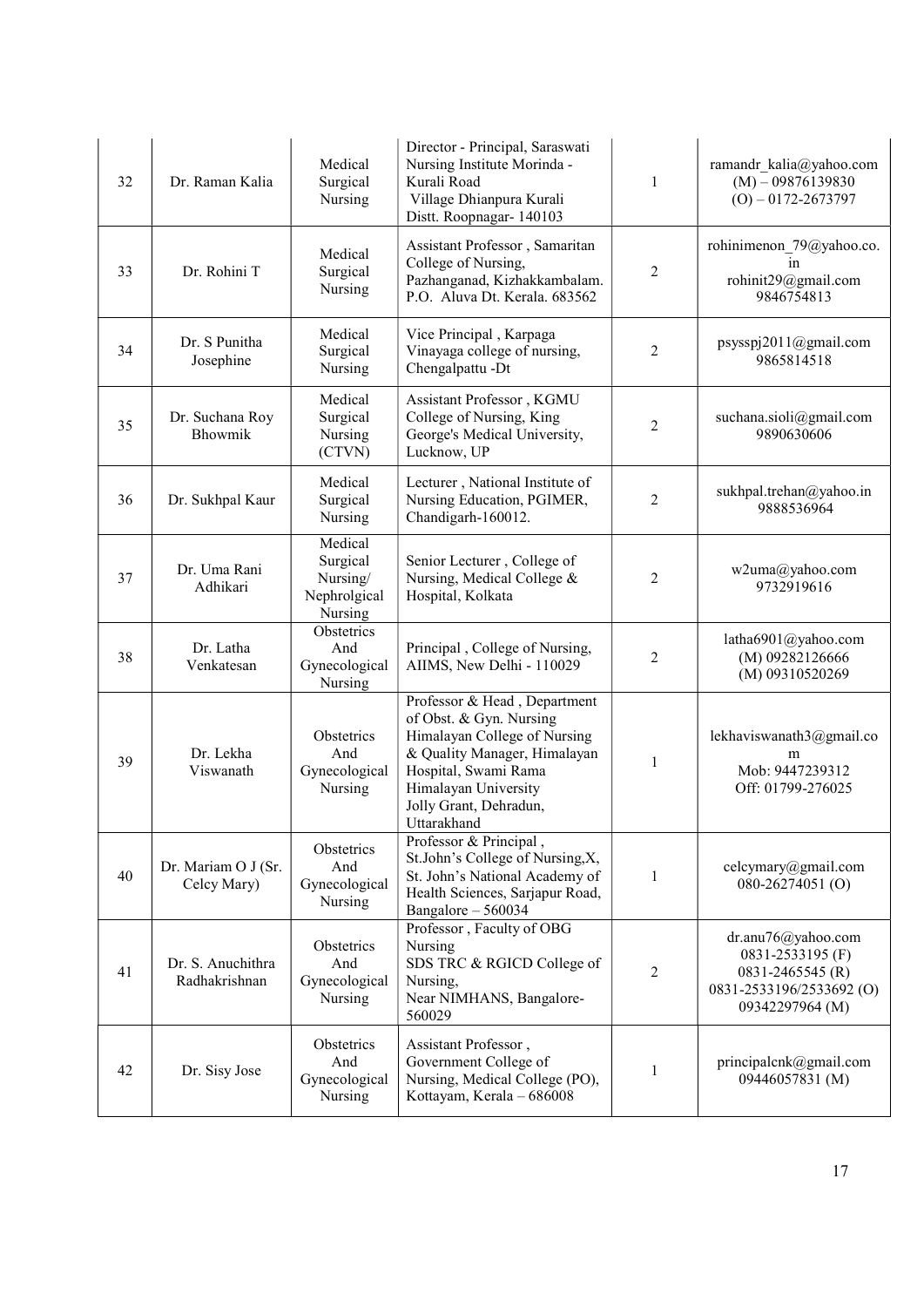| 43 | Dr. Sudha A. Raddi         | Obstetrics<br>And<br>Gynecological<br>Nursing | Principal, KAHER Institute of<br>Nursing Sciences, Belagavi -<br>590010 Karnataka                                                                          | 1              | srdrishti@gmail.com<br>0831-247203 (O)                                                                    |
|----|----------------------------|-----------------------------------------------|------------------------------------------------------------------------------------------------------------------------------------------------------------|----------------|-----------------------------------------------------------------------------------------------------------|
| 44 | Prof. (Dr.) Smriti<br>Mani | Obstetrics<br>And<br>Gynecological<br>Nursing | Joint Director Nursing,<br>Directorate of Nursing Govt. of<br>West Bengal                                                                                  | 2              | smriti_mani@yahoo.com<br>9874537521                                                                       |
| 45 | Dr. A.Padmaja              | Pediatric<br>Nursing                          | Vice-Principal/Professor,<br>College of Nursing,<br>Sri Venkateswara Institute of<br>Medical Sciences (SVIMS),<br>Tirupati - 517507                        | 2              | raajinaidu@rocketmail.com<br>(O) - 0877-2287777 / Ext.<br>2419.<br>$(M) - 09396805831$                    |
| 46 | Dr. Asha P Shetty          | Pediatric<br>Nursing                          | Professor-cum-Principal,<br>College of Nursing, AIIMS<br>Bhubaneswar                                                                                       | 2              | asha02shetty@gmail.com<br>:(Off.) 0674-2476633<br>(Res.)0674 2974187<br>Mob: 94487 7 0302 I<br>9438884270 |
| 47 | Dr. Assuma<br>Beevi.T.M    | Pediatric<br>Nursing                          | Principal, MIMS College of<br>Nursing, Vadakkedath Paramba,<br>PO- Vazhayur, Distt -<br>Malapuram- 673633, Kerala.                                         | $\overline{c}$ | assuma beevi@yahoo.co.in<br>$(O)$ 0483-2833032<br>$(R)$ 0495-3206903<br>(M)-09895780859                   |
| 48 | Dr. C. Kanniammal          | Pediatric<br>Nursing                          | Dean, SRM College of<br>Nursing, SRM Nagar,<br>Kattankulathur - 603 203 Tamil<br>Nadu                                                                      | 2              | kanniammal@yahoo.co.in<br>(R)-044-22232497<br>M-09381166243<br>M-09500028394                              |
| 49 | Dr. Hemalatha R            | Pediatric<br>Nursing                          | Principal, Universal College of<br>Nursing Bangalore                                                                                                       | $\overline{2}$ | hemamach@gmail.com<br>9448721208                                                                          |
| 50 | Dr. Smriti Arora           | Pediatric<br>Nursing                          | Professor cum Principal,<br>College of Nursing, AIIMS<br>Rishikesh, Virbhadra Road,<br>Uttarakhand                                                         | $\mathfrak{2}$ | smritiamit@msn.com<br>9810840372                                                                          |
| 51 | Dr. Vinitha<br>Ravindran   | Pediatric<br>Nursing                          | Professor, College of Nursing,<br>Christian Medical College,<br>Vellore $-632004$                                                                          |                | vinitha@cmcvellore.ac.in<br>0416-3057011 (O)<br>0416-2284386 ®                                            |
| 52 | Dr. Arunjyoti<br>Baruah    | Psychiatric<br>Nursing                        | Professor & Head, Dept. of<br>Psychiatric Nursing,<br>LGB Regional Institute of<br>Mental Health, Tezpur, Assam                                            | $\mathbf{1}$   | arunjyotibaruah@yahoo.co.i<br>psynursing@lgbrimh.gov.in<br>9435380045                                     |
| 53 | Dr. Deepika C.<br>Khakha   | Psychiatric<br>Nursing                        | Associate Professor, College of<br>Nursing, AIIMS, New Delhi -<br>110029                                                                                   | 1              | dckhakha@gmail.com<br>Office: 011-26594457                                                                |
| 54 | Dr. G.<br>Balamurugan      | Psychiatric<br>Nursing                        | Registrar (Administration)<br>HoD- Dept. of Mental Health<br>Nursing, Ramaiah Institute of<br>nursing education & research,<br>MSRIT post Bangalore-560054 | 2              | gsvbm@yahoo.co.in<br>9916324414<br>08023604047 ext 409                                                    |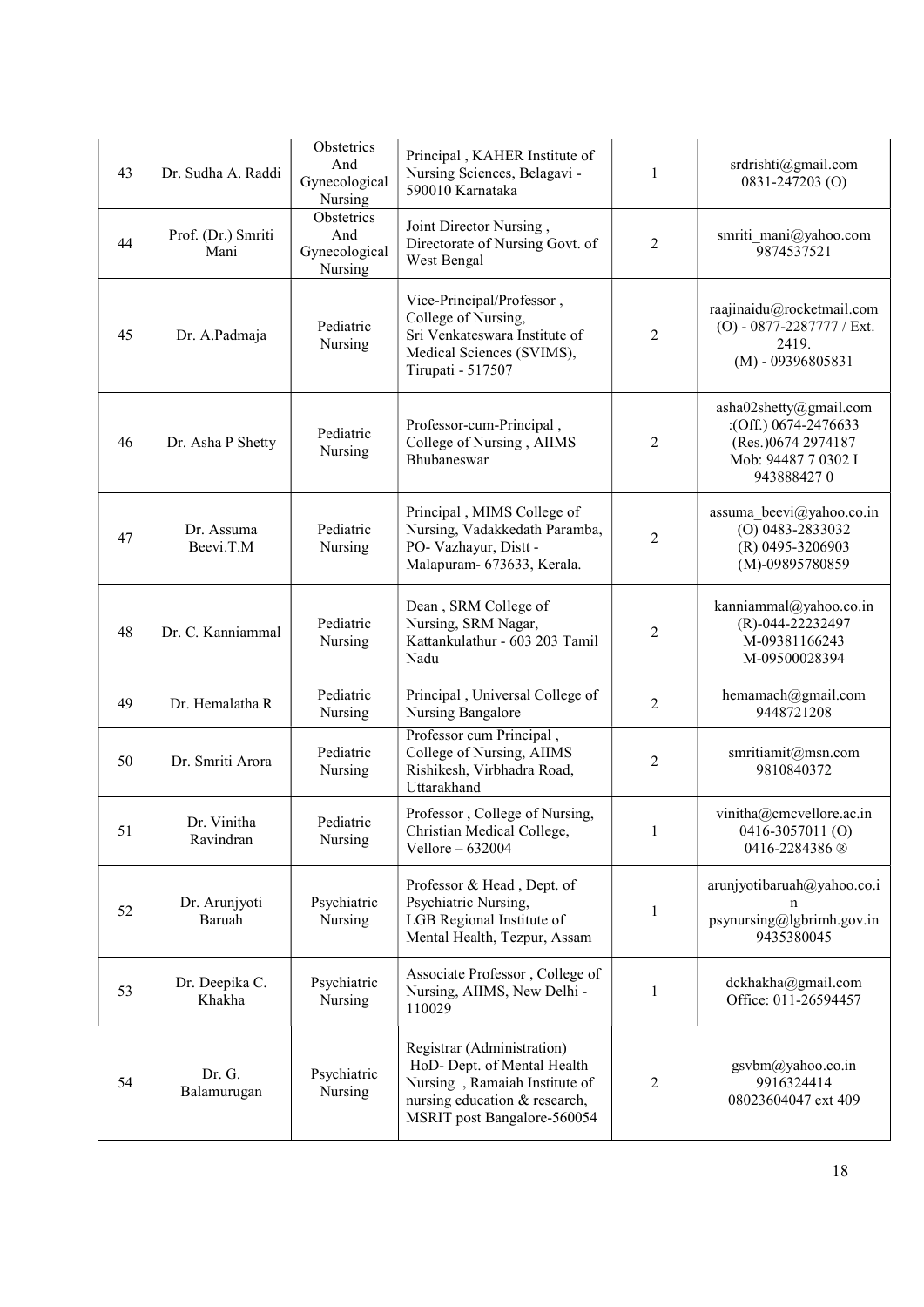| 55 | Dr. Hepsibah S<br>Sharmil       | Psychiatric<br>Nursing | Principal, Chettinad College of<br>Nursing (CCN) Chettinad<br>Academy for Research and<br>Education (CARE) Deemed to<br>be University, Chettinad Health<br>City, Rajiv Gandhi Salai, OMR,<br>Kelambakkam, Tamil Nadu<br>603103 | $\mathbf{1}$   | principalcen@care.edu.in<br>hepsifrancis@gmail.com                         |
|----|---------------------------------|------------------------|--------------------------------------------------------------------------------------------------------------------------------------------------------------------------------------------------------------------------------|----------------|----------------------------------------------------------------------------|
| 56 | Dr. Manoranjitham<br>S          | Psychiatric<br>Nursing | Professor, College of Nursing,<br>Christian Medical College,<br>Vellore, Tamil Nadu.                                                                                                                                           | 2              | manoranjitham@cmcvellore.<br>ac.in<br>0416-3077002 <sub>(O)</sub>          |
| 57 | Dr.<br>Muthuvenkatachala<br>m S | Psychiatric<br>Nursing | Assistant Professor, Institute of<br>Human Behaviour and Allied<br>Sciences (IHBAS), Dilshad<br>Garden, Delhi 110095                                                                                                           | $\overline{c}$ | muthu.venky@gmail.com<br>(M) 9410366146<br>(M) 7011258425                  |
| 58 | Dr. Nurnahar<br>Ahmed           | Psychiatric<br>Nursing | Assistant Professor,<br>Department of Psychiatric<br>Nursing, LGB Regional<br>Institute of Mental Health<br>Tezpur, Assam                                                                                                      | 2              | anurnahar@gmail.com<br>9854341201                                          |
| 59 | Dr. Riaz K.M                    | Psychiatric<br>Nursing | Associate Professor/ Lecturer,<br>Government College of<br>Nursing, Thrissur, Kerala                                                                                                                                           | $\mathbf{1}$   | riazmarakkar@gmail.com<br>09495837181                                      |
| 60 | Dr. Shriharsha C.               | Psychiatric<br>Nursing | Professor and Head, Dept. of<br>Psychiatric Nursing<br>BVVS Sajjalashree Institute of<br>Nursing Sciences, Navanagar,<br>Bagalkot-587103                                                                                       | $\overline{c}$ | harsha592@gmail.com<br>9845777592                                          |
| 61 | Dr. Sreeja.I                    | Psychiatric<br>Nursing | Professor, College of Nursing<br>,Sandhyaahri Hospitals &<br>Research Institute Chackai,<br>Trivandrum                                                                                                                         | 1              | drsreejaindira@gmail.com<br>(M) 9995011719                                 |
| 62 | Dr. Sreevani<br>Rentala         | Psychiatric<br>Nursing | Professor & HOD, Dharwad<br>Institute of Mental Health and<br>Neurosciences, Belgaum road,<br>Dharwad-580008<br>Karnataka                                                                                                      | 1              | sreevani.phd@gmail.com<br>09880778933 (M)                                  |
| 63 | Dr. Sushil Kumar<br>Maheshwari  | Psychiatric<br>Nursing | Associate Professor (Nursing),<br>Baba Farid University of Health<br>Sciences<br>Faridkot, Punjab-151203                                                                                                                       | $\overline{c}$ | skmbfuhs@gmail.com<br>9356864460<br>9478964460                             |
| 64 | Dr. Usha Marath                 | Psychiatric<br>Nursing | Principal, Lisie College of<br>Nursing, Lisie Hospital,<br>Ernakulam 682024, Kerala                                                                                                                                            | 1              | ushamarath2000@yahoo.co<br>m<br>Mobile: 0949739262<br>Office: 0484-2400632 |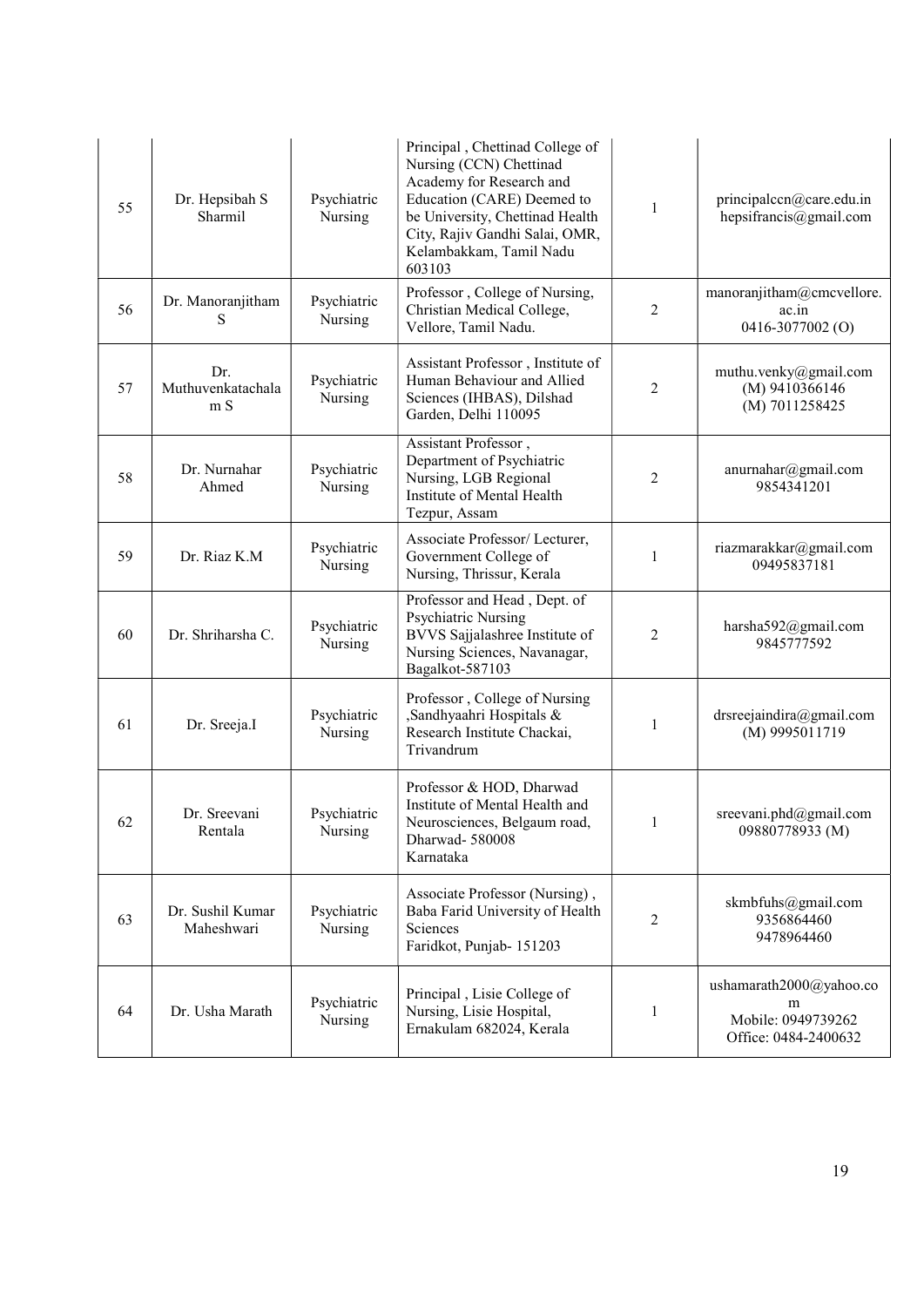### ANNEXURE-V

### National Consortium study centers for Ph.D. in Nursing

- 1. Indian Nursing Council, Delhi,
- 2. College of Nursing, C.M.C, Ludhiana
- 3. College of Nursing, C.M.C, Vellore,
- 4. Govt. College of Nursing, Hyderabad,
- 5. Govt. College of Nursing, Thiruvananthapuram,
- 6. College of Nursing, SSKM Kolkata.
- 7. INE, Mumbai
- 8. St. John' CON, Bangalore.

The list of the approved guides will be available at the study centers listed above.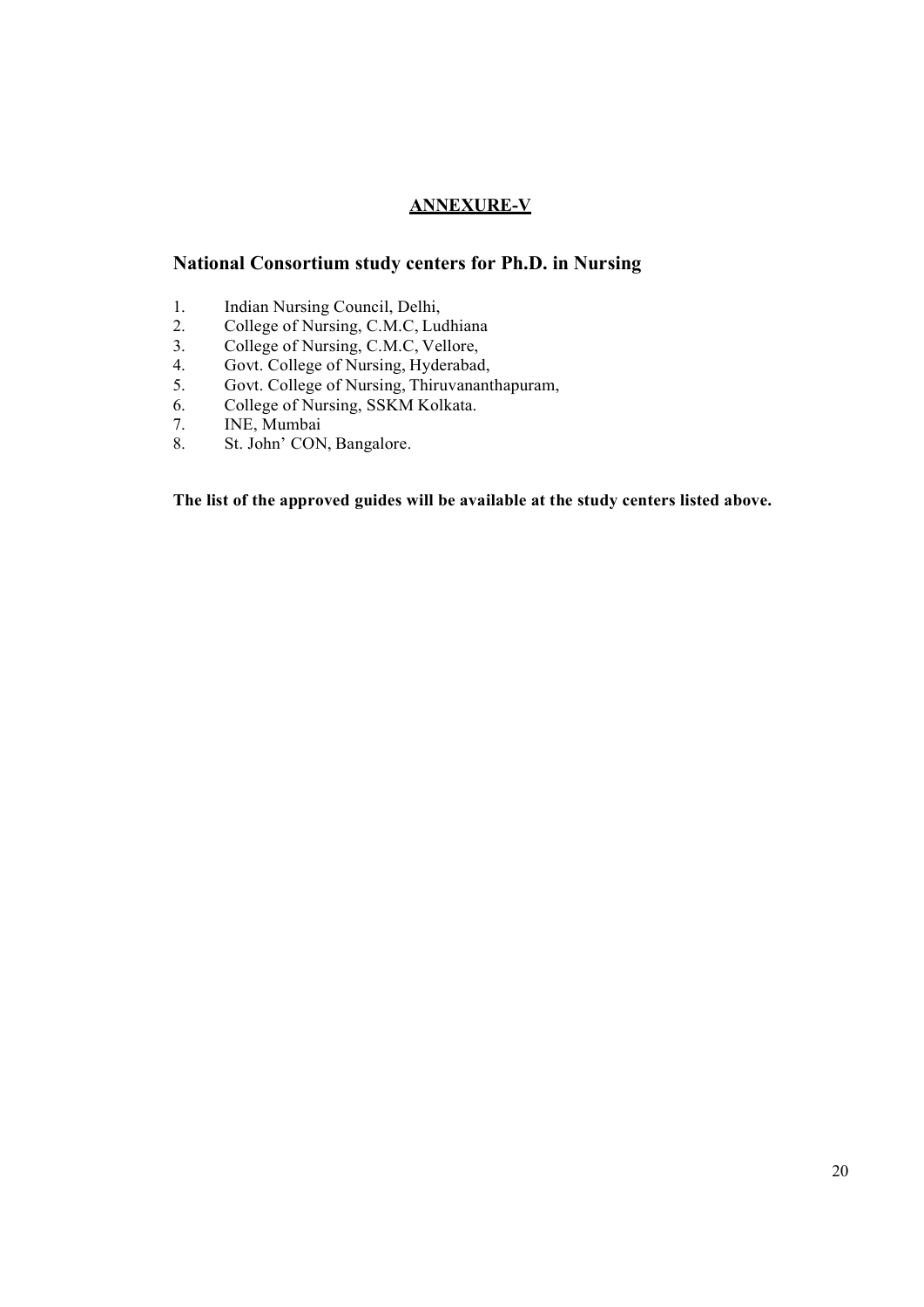### ANNEXURE - VI

### PROFORMA FOR REGISTRATION OF TOPIC FOR Ph.D. THESIS (Preliminary Synopsis)

| 2.<br>Name of the Institution where the research is going to be carried<br>Name of the Guide<br>3.<br>Name of the Study Centre<br>$\overline{4}$ .<br>Title of the research Topic<br>5.<br>Brief resume of the intended work (not exceeding 1000 words)<br>6.<br>Need for the study<br>Review of literature<br>Research question<br>Objectives of the study<br>Operational definition<br>Tools & technique<br>Sample & sampling technique<br>Method of data collection<br>Plan for data analysis<br>List of references<br>7.<br>Does the study require any investigations or interventions to be conducted<br>a.<br>on patients or humans or animals? If so, please describe briefly<br>b. Has ethical clearance been obtained from your institution (Copy of the<br>certificate to be attached)<br>8.<br>Signature of the candidate<br>Remarks of the guide<br>9.<br>Name & Signature<br>Designation<br>Place & Date<br>Remarks of the Head of the Department<br>10.<br>Name & Signature<br><u> 1989 - Jan Samuel Barbara, martin d</u><br>Designation |  |
|---------------------------------------------------------------------------------------------------------------------------------------------------------------------------------------------------------------------------------------------------------------------------------------------------------------------------------------------------------------------------------------------------------------------------------------------------------------------------------------------------------------------------------------------------------------------------------------------------------------------------------------------------------------------------------------------------------------------------------------------------------------------------------------------------------------------------------------------------------------------------------------------------------------------------------------------------------------------------------------------------------------------------------------------------------|--|
|                                                                                                                                                                                                                                                                                                                                                                                                                                                                                                                                                                                                                                                                                                                                                                                                                                                                                                                                                                                                                                                         |  |
|                                                                                                                                                                                                                                                                                                                                                                                                                                                                                                                                                                                                                                                                                                                                                                                                                                                                                                                                                                                                                                                         |  |
|                                                                                                                                                                                                                                                                                                                                                                                                                                                                                                                                                                                                                                                                                                                                                                                                                                                                                                                                                                                                                                                         |  |
|                                                                                                                                                                                                                                                                                                                                                                                                                                                                                                                                                                                                                                                                                                                                                                                                                                                                                                                                                                                                                                                         |  |
|                                                                                                                                                                                                                                                                                                                                                                                                                                                                                                                                                                                                                                                                                                                                                                                                                                                                                                                                                                                                                                                         |  |
|                                                                                                                                                                                                                                                                                                                                                                                                                                                                                                                                                                                                                                                                                                                                                                                                                                                                                                                                                                                                                                                         |  |
|                                                                                                                                                                                                                                                                                                                                                                                                                                                                                                                                                                                                                                                                                                                                                                                                                                                                                                                                                                                                                                                         |  |
|                                                                                                                                                                                                                                                                                                                                                                                                                                                                                                                                                                                                                                                                                                                                                                                                                                                                                                                                                                                                                                                         |  |
| Place & Date<br>Remarks of the Principal<br>Name & Signature<br>Designation<br>Place & Date                                                                                                                                                                                                                                                                                                                                                                                                                                                                                                                                                                                                                                                                                                                                                                                                                                                                                                                                                             |  |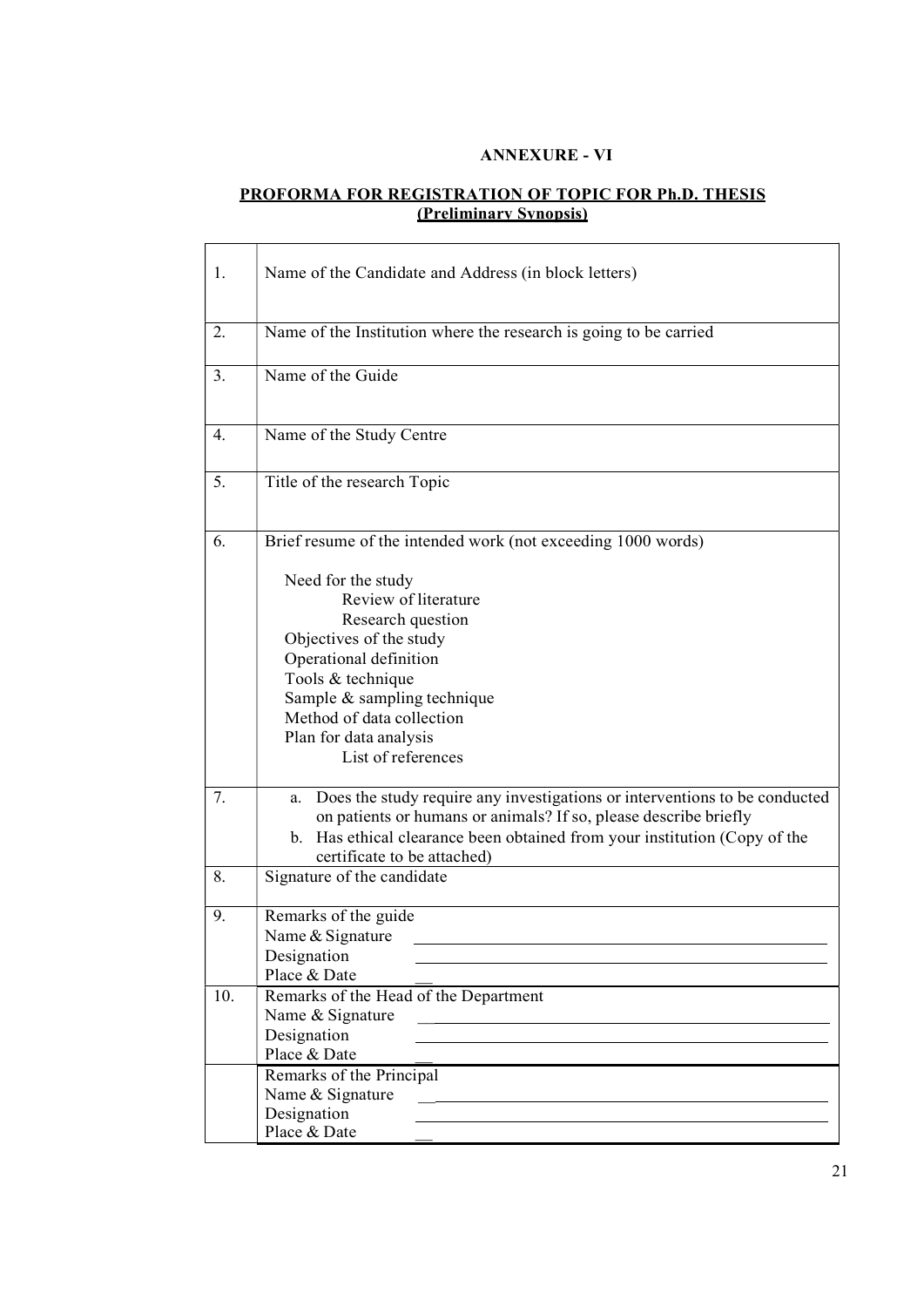### ANNEXURE –VII

### Guidelines for preparing thesis protocol (Preliminary Synopsis)

Preparing the protocol or preliminary synopsis is an initial but an important step for carrying out research work and for writing a thesis the award of Ph.D. degree. The following is intended to help you in preparing the protocol.

### 1. TITLE OF THE TOPIC:

The title should be brief as possible but should carry as much information as required.

### 2. BRIEF RESUME OF THE WORK:

- a) Give brief introduction to the work you intend doing by focusing OR present literature on the subject, gaps in the knowledge, if any, aid the reasons for undertaking the study. You may have to quote a few references or other studies (About 100-500 words of introduction).
- b) State the research question.
- c) Give the objectives of the study. The objectives usually should not be more than 2 to 4 and should relate to the points or key questions raised in introduction (about 50-300 words for objectives).
- d) Review of the literature and give 10-15 references pertaining to the subject and work already published. It should be related to the objectives of the study.

### 3. MATERIAL AND METHODS: (About 500 words)

Brief explain the source from which you would collect data for the study. For example, in clinical settings, it may be patients in hospitals, or in community settings, or it may be households or it may be a laboratory based study.

Described the method of collection of data. For instance, it may be interview or study of records or by animal experiments or by performing tests or laboratory Investigations or even through some intervention. In case of human or animal study, mention the inclusion and exclusion criteria. If there are any ethical issued involved, mention them and state how you intend to overcome.

If you are taking a sample, mention the sampling procedure and sample size.

Thus it is important to mention the subjects of your study, parameters and the procedures.

Give the operational definitions.

4. Results (In case if some preliminary studies have already been conducted)

### 5. SUMMARY & CONCLUSION (In case if some preliminary studies have already been conducted)

### 6. REFERENCES:

Give about 4-6 references or articles quoted in your introduction or those related to your study. Follow the guidelines given in Annexure IX for writing references.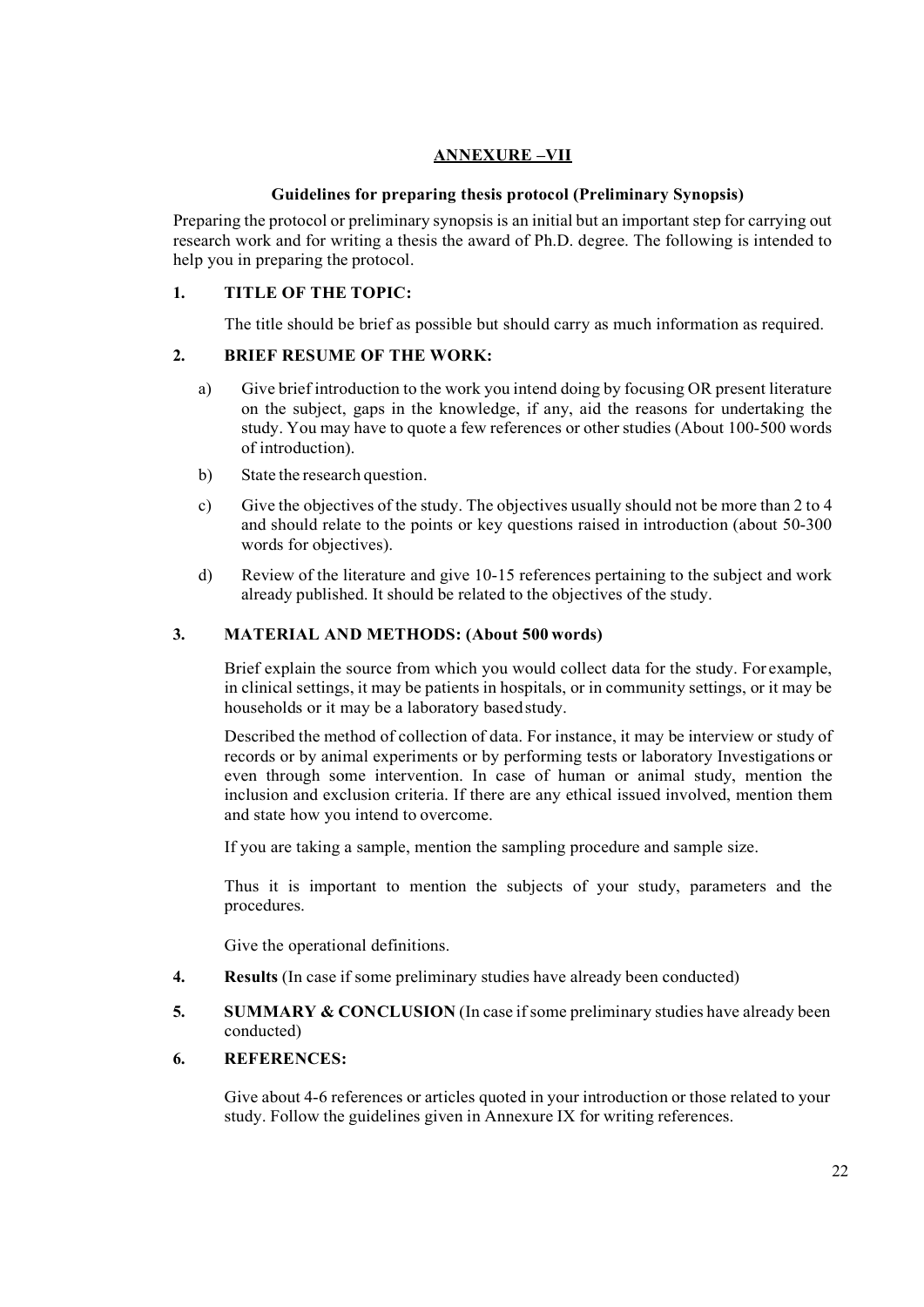### ANNEXURE –VII (a)

### The Vancouver Style of Writing References

#### GUIDELINES FOR WRITING REFERENCES

### DIFFERENT COMPONENTS OF REFERENCE AND METHOD OF TYPING

| Name order     | Last name first (of first author when more than one author)               |
|----------------|---------------------------------------------------------------------------|
| Placement      | End of body of report - listed alphabetically by last name of             |
|                | first author or follow Vancouver style (N Engl J Med 1991,                |
|                | 324: 424-89).                                                             |
| Punctuation    | Author name, Title, Place of Publication: Publisher, State of publication |
| Page reference | Total number of pages in book or in article                               |

#### EXAMPLES OF CORRECT FORMS OF REFERENCES

#### Articles in Journals

#### A. Standard journal article

(List all authors, but if the number exceeds six give six followed by et al.)

- 1) Bhatti RS & Beig MA. Family violence A Systemic Model. Indian Journal of Psychiatry 1985 1 (20) 174-185.
- 2) Mueller Christine, Nurse Staffing in Long-term care facilities, JONA 2002 Dec; 32: 640-7.
- 3) Monsen Rita Black, The Child in the Community Nursing Makes a Difference, J Paed Nursing 2002 Dec; 17 (6): 439-440.

### B. Books and other monographs

- 1) Andrews FM & Withey S. Social indicators of well being- Americans perception of life quality. New York, Plenum Press, 1976.
- 2) Marlow Dorothy R., Barabara a. Redding, Text Book of Paediatric Nursing, Sixth Edition, Philadelphia: Saunders, 1998.
- 3) Nicholos, Zwelling, Maternal-New Born Nursing, First Edition, Philadelphia: Saunders, 1997.

### C. Organisation as author

Survey Research Centre, University of Michigan. Monitoring the quality of American – a proposal to the Russian Sage Foundation. 1970.

#### D. No author given

Coffee drinking and cancer of the pancreas (editorial). BMJ 1981; 283:628